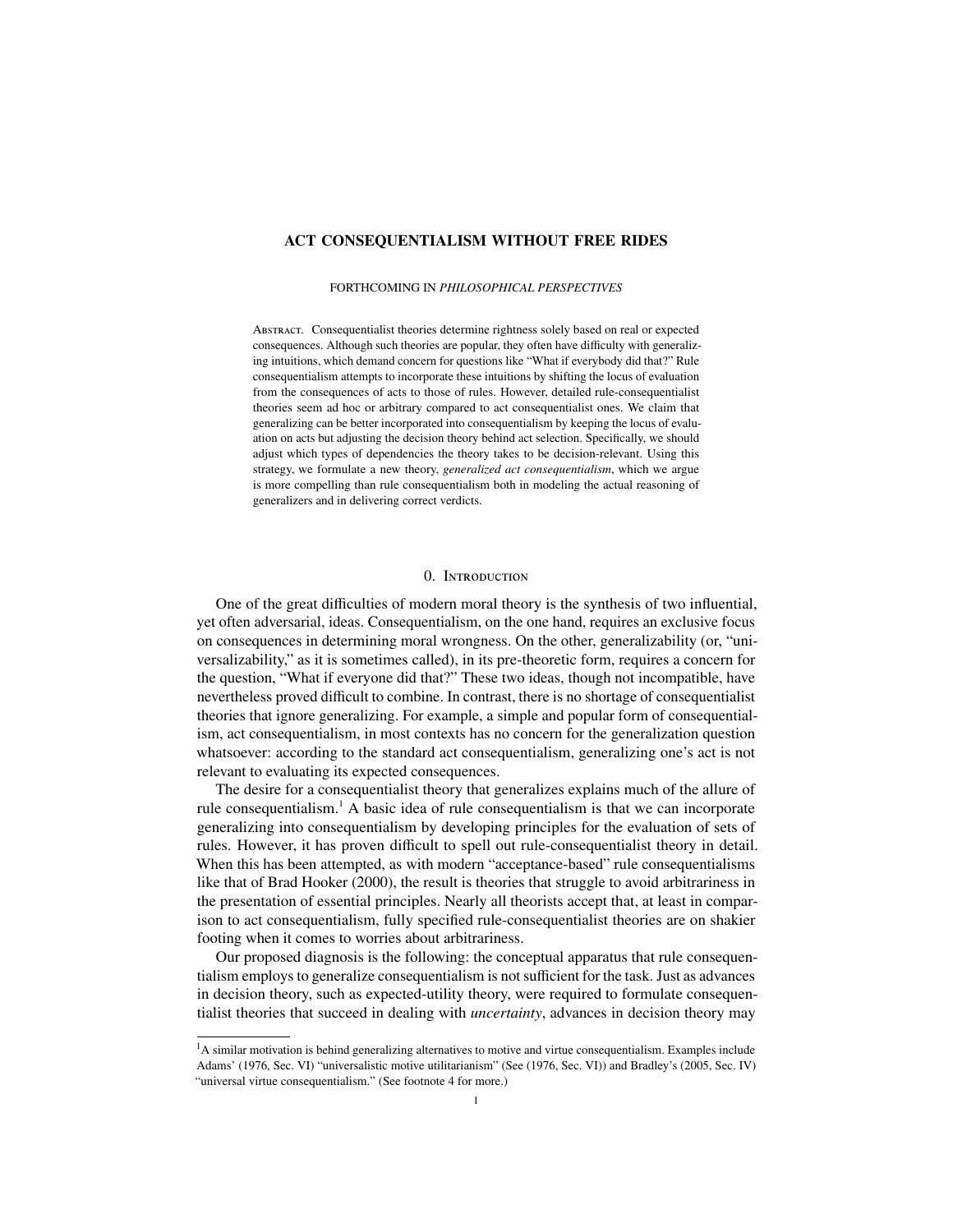also be required to formulate a consequentialist theory that succeeds in dealing with *generalization*. This essay explores this possibility.

Traditional expected-utility versions of act consequentialism are a marriage between a decision theory and an account of the good. Different decision theories claim different types of dependencies between act and state are decision-relevant. Evidential decision theory, for example, claims that all evidential dependencies are decision-relevant, while causal decision theory claims that only causal dependencies are decision-relevant. Since both types of dependency fail to account for generalizing intuitions, so does traditional act consequentialism.

Generalizing intuitions, such as that tacitly expressed by the "what if everyone did that" question, concern what we call *algorithmic* dependencies. Algorithmic dependencies are, roughly (for now), dependencies between the outputs of agents' decision procedures. Our theory, *generalized act consequentialism*, combines an account of the good with a decision theory that focuses on algorithmic dependence (instead of evidential or causal). We argue that generalized act consequentialism best elucidates the motivations and aspirations of consequentialist generalizers.

Section [1](#page-1-0) develops the tension between standard consequentialist theories and generalizing intuitions in more detail and introduces the free-rider problem as the characteristic manifestion of the conflict. Section [2](#page-3-0) discusses rule consequentialism and some of its problems. Section [3](#page-7-0) recounts how advances in decision theory solved consequentialism's problem with uncertainty and argues that the same can be true of generalizability. Section [4](#page-9-0) presents standard theories of act-state dependence, while section [5](#page-12-0) presents our account of algorithmic dependence and uses it as an engine for generalized act consequentialism. Section [6](#page-17-0) further contrasts generalized act consequentialism with rule consequentialism, and section [7](#page-19-0) wraps up.

# 1. Consequentialism and Generalizability

<span id="page-1-0"></span>A moral theory is a form of consequentialism if it holds that normative properties depend only on consequences. Consequentialist moral theories can evaluate the normative aspects of many things, such as acts, character traits, practices, and institutions. The most prominent consequentialist theory, act consequentialism, evaluates moral wrongness in terms of the goodness of the consequences of acts. Similarly, direct motive and virtue consequentialism evaluate moral wrongness in terms of the consequences of an individual's motives and virtues, respectively. $2^2$  $2^2$ 

The impulse to generalize presents a difficulty for most consequentialist theories. The characteristic manifestation of this difficulty is *the free-rider problem*. Here is one example:

VOTING: Molly favors Stephen over Leopold for president because she thinks Stephen will better increase aggregate welfare. However, Molly knows that it is very improbable that the election will be decided by exactly one vote. Because it is inconvenient for Molly to get to the polls, she is considering staying home, since voting doesn't seem like an effective allocation of her resources despite her moral preference for Stephen over Leopold.

From a standard act-consequentialist perspective, it might be true that Molly ought to stay home.<sup>[3](#page-0-0)</sup> If her vote does not make a difference, then the consequences of staying home

<sup>2</sup>The indirect versions of motive and virtue consequentialism evaluate *acts* on the basis of the consequences of the motives or virtues that cause them.

<sup>3</sup>Both direct and indirect motive and virtue consequentialism can also face versions of the free-rider problem. To create a free-rider problem for motive consequentialism, we can stipulate that Molly's motive has no relevant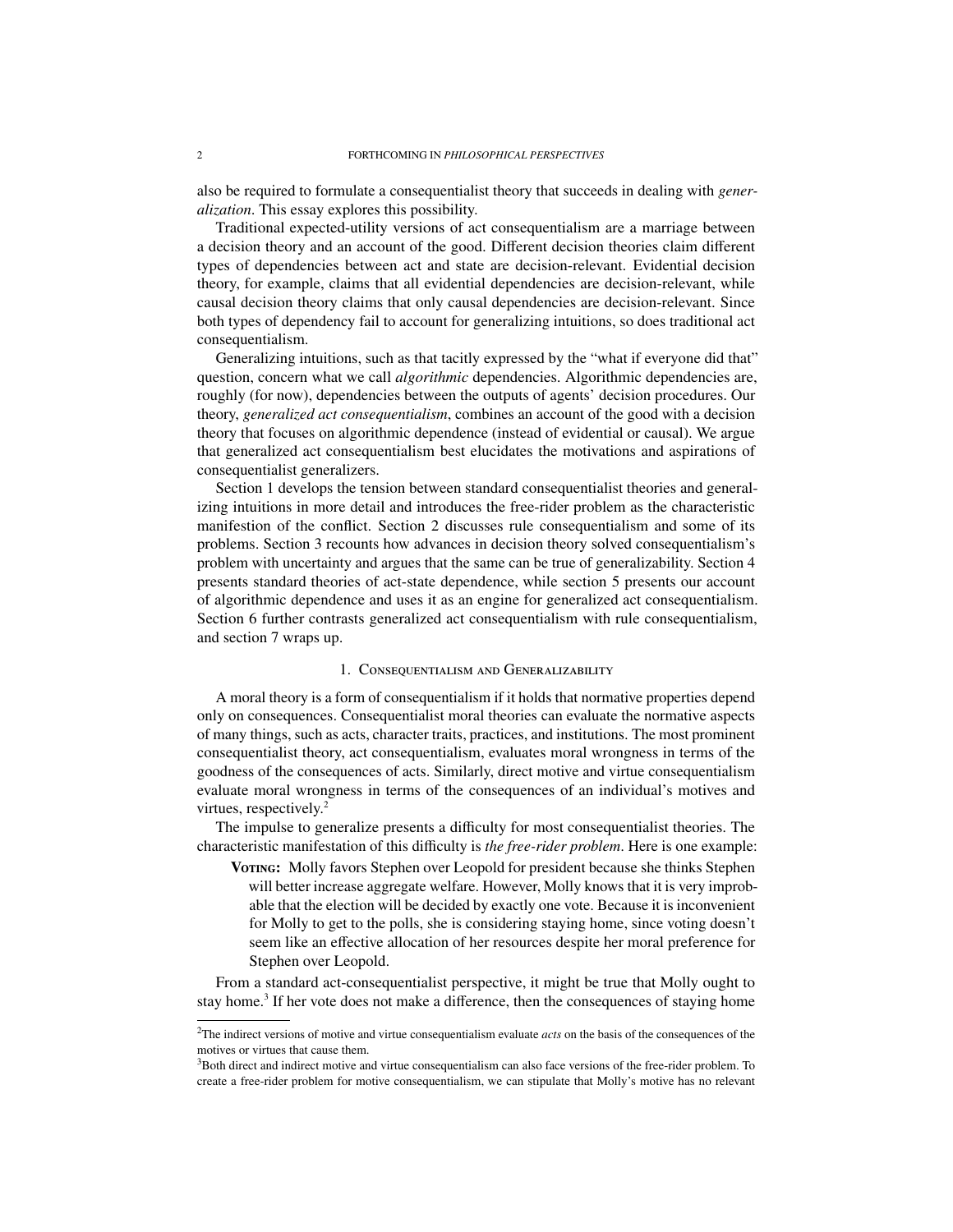are superior to those of voting: Molly gets to use the time she would have spent voting doing something else, and the result of the election is unaffected. Nevertheless, if all, or even a substantial subset, of her fellow Stephen supporters decide in this way, then that could make a difference to the outcome of the election. Thus, the concern arises: many people find it natural to ask Molly to consider what would happen if others decided as she does.

The term "generalization" came to prominence in the influential work of Marcus [Singer](#page-21-1) [\(1961\)](#page-21-1), which helped set the agenda for the development of contemporary rule-consequentialist theory. Singer argued that the question "What if everyone did that?" is central to moral thought and discussion. The implications of the question, according to Singer, can be formalized into what he calls "the generalization argument":

If everyone were to do that, the consequences would be disastrous (or undesirable); therefore, no one ought to do that. [\(Singer,](#page-21-2) [1955,](#page-21-2) 361)

Singer took this argument to be behind common exhortations against free-riding, such as "What would would happen if no one voted?" and "If everyone refused to serve, we would lose the war" (p. 361).

Singer's work generated an unusually large number of reactions and responses throughout the 1960s and 70s. At that point, early rule-consequentialist proposals were often referred to as "general utilitarianism" or "utilitarian generalization" (this was partly due to Singer, but also due to the terminology of early rule-consequentialist theorists like [Harrod](#page-21-3) [\(1936\)](#page-21-3) and [Harrison](#page-21-4) [\(1953\)](#page-21-4).)

Around the same time that Singer started writing about generalization, the term "universalizability" was introduced to ethical discussion by R.M. [Hare](#page-21-5) [\(1955\)](#page-21-5). Hare's interest was not in what Singer called "the generalization argument," but instead in a certain logical thesis about evaluative sentences. Hare's principle of universalizability built on Sidgwick's [\(1884,](#page-21-6) 379): "If a kind of conduct that is right (or wrong) for me is not right (or wrong) for someone else, it must be on the ground of some difference between the two cases, other than the fact that I and he are different persons." Thus, Hare's principle of universalizability was similar to what Singer called "the generalization principle" (to distinguish it from his generalization argument): "What is right for one person is right for any similar person in similar circumstances" [\(Singer,](#page-21-7) [1985,](#page-21-7) 47).

consequences other than her action of not voting. If the action has good consequences, then the individualistic versions of both direct and indirect motive consequentialism approve of Molly staying home. Similarly, the individualistic version of virtue consequentialism defines virtues by the consequences of the individual agent possessing a particular character trait. If the consequences are sufficiently positive, then the trait is identified as a virtue. Thus, a free-rider problem for this theory can be constructed in a similar way.

In an attempt to avoid the free-rider problem, motive and virtue consequentialists have suggested generalized formulations of their theories. [Adams](#page-20-0) [\(1976,](#page-20-0) Section VI) introduces the idea of a "universalistic motive utilitarianism," which focuses on the consequences of everyone, or of a large majority, sharing the agent's motives. Similarly, [Bradley](#page-20-1) [\(2005,](#page-20-1) Section IV), building on individualistic formulations of virtue consequentialism by [Zagzebski](#page-22-0) [\(1996\)](#page-22-0), [Thomson](#page-22-1) [\(1997\)](#page-22-1), and especially [Driver](#page-20-2) [\(2001\)](#page-20-2), suggests that a virtue consequentialism can embrace what he calls "universalism," and identify character traits as virtues if they would have positive consequences when everyone, or a large majority, possesses them. These theories, however, have never been worked out in detail. Nevertheless, as [Adams](#page-20-0) [\(1976,](#page-20-0) 480) predicts, it is likely that they will suffer the same formulation problems as rule consequentialism. We discuss these problems in section [2.](#page-3-0)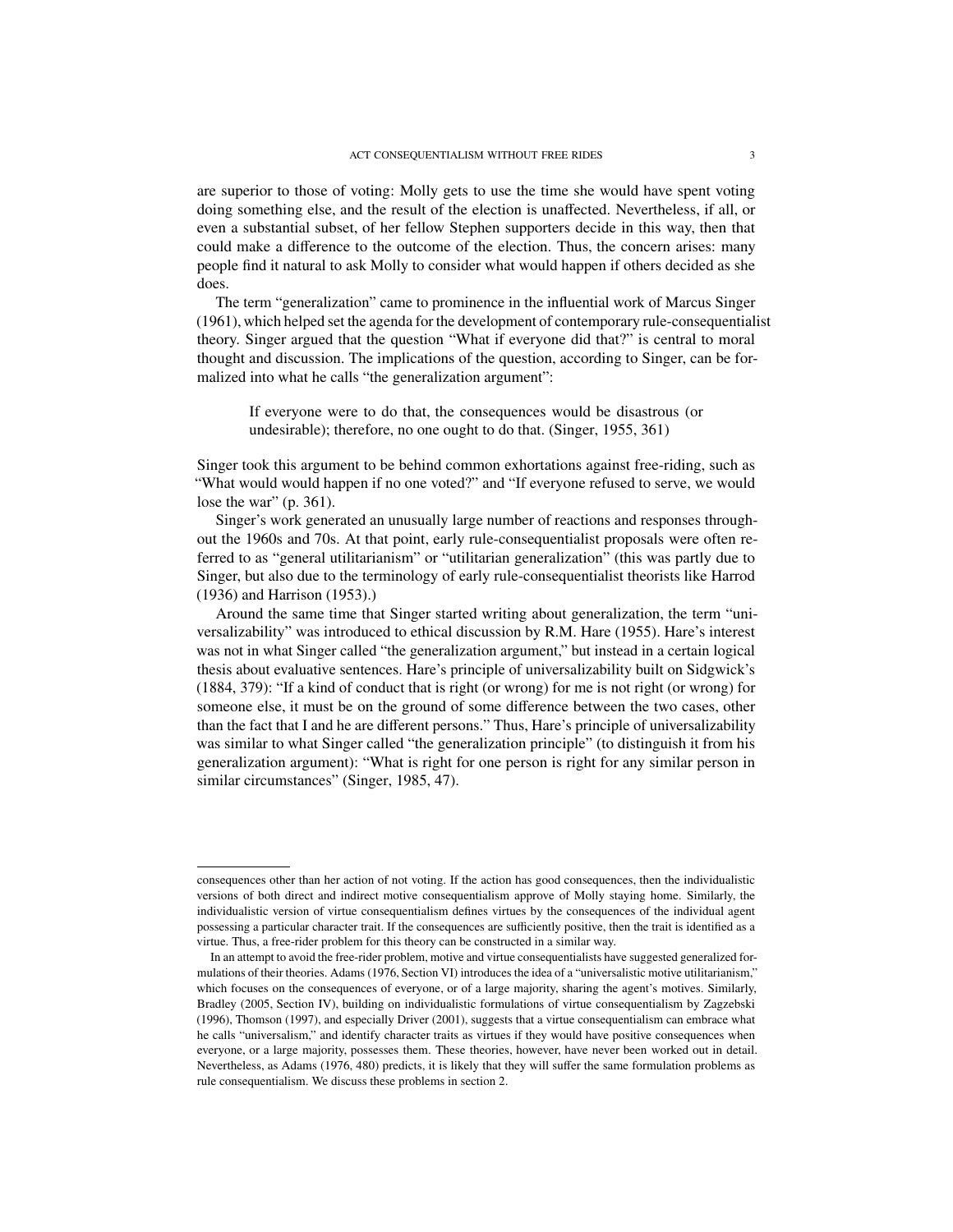A battle between Hare and Singer ensued over the proper terminology for the principle. [Hare](#page-21-8) [\(1963,](#page-21-8) 39) recognized that 'universality' and 'generality' "are often used interchangeably," but he insisted that they are distinct, because generality admits of degrees while universality does not.<sup>[4](#page-0-0)</sup>

These historical facts have left some confusion about the best way to match terms to concepts. We propose to use the term 'universalizability' to refer to the concept identified by Hare and called 'the generalization principle' by Singer. This appears to be the most common usage today. Meanwhile, 'generalization' should be reserved for talking about the concept associated with what Singer called 'the generalization argument' and its characteristic use in exhortations against free riding. This also seems to correspond to the way this term is commonly used. $5$ 

Standard act consequentialism appears to respect universalizability. Indeed, universalizability has been seen as a desirable feature of utilitarianism since Hare. In contrast, standard act consequentialism does not respect generalizability. It has no concern for the question, "What if everyone did that", interpreted as a question about the consequences in a possible world in which everyone acts like the agent does. It thus can evaluate free riding as morally permissible.

Singer's generalization argument identified a common source of dissatisfaction with act consequentialism, but it left much unspecified. What are we supposed to imagine, exactly, when we imagine "everyone" "doing" the act in question, and what does it mean for the imagined consequences to be "disastrous (or undesirable)"? Rule consequentialism attempts to answer these questions in more detail. We turn to this strategy in the next section.

### 2. RULE CONSEQUENTIALISM

<span id="page-3-0"></span>The main idea of rule consequentialism is that we can incorporate generalizing intuitions into consequentialist theory by shifting the locus of evaluation from acts to rules. Rule consequentialists argue that an act's moral standing cannot be evaluated by looking just at the act itself — we must instead determine the act's relation to a set of ideal rules, or "moral code." While this idea might appear promising, it has proven difficult to formulate precisely.

To pick out the relevant rules, rule consequentialists need to specify several variables, including, i) the attitude people have toward the rules (e.g., conformity or acceptance), ii) the percent of the population that has this attitude, iii) whether the actual or expected consequences matter, and iv) whether, and in what way, transition costs matter to the calculation. For example, Brad Hooker's [\(2000,](#page-21-0) 32) influential rule-consequentialist theory of moral wrongness is:

<sup>4</sup>Hare also argued that 'specific' is the opposite of 'general' and 'singular' the opposite of 'universal,' and so since 'general' and 'singular' have different meanings so must 'general' and 'universal.' To this, [Singer](#page-21-7) [\(1985,](#page-21-7) 49) retorted, "What is singular is that he thinks this is illuminating."

<sup>&</sup>lt;sup>5</sup>[Potter and Timmons](#page-21-9) [\(1985,](#page-21-9) xii–xiii) propose that we distinguish between "non-substantive" and "substantive" universalizability principles. They call Hare's concept a "non-substantative" universalizability principle because it "does not entail, either alone or together with other non-moral premises, any moral conclusions of the sort that something (some action, person, state of affairs) has a certain moral property." Non-substantive universalizability principles, they claim, are principles of "ethical consistency." By contrast, "substantive" universalizability principles, like Singer's generalization argument, "set forth a standard or test for determining in connection with other non-moral information, the moral acceptability of something." One problem with this classification is that in later work Hare claimed that his principle of universalizability does indeed entail moral conclusions. He wrote, "the requirement to universalize our prescriptions generates utilitarianism" [\(Hare,](#page-21-10) [1981,](#page-21-10) 11).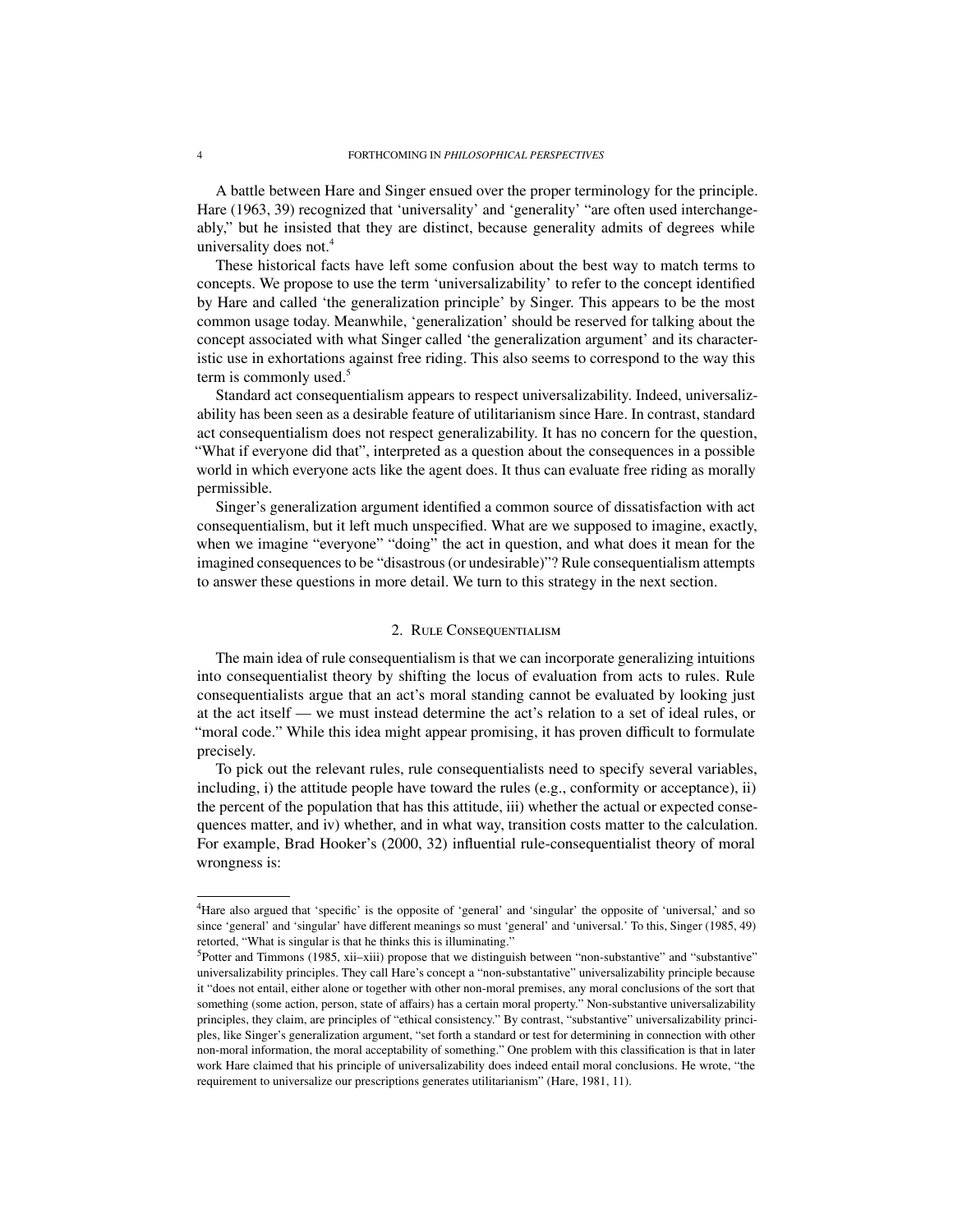An act is wrong if and only if it is forbidden by the code of rules whose internalization by the overwhelming majority of everyone everywhere in each new generation has maximum expected value in terms of well-being (with some priority for the worst off). The calculation of a code's expected value includes all costs of getting the code internalized. If in terms of expected value two or more codes are better than the rest but equal to one another, then one closest to conventional morality determines what acts are wrong.

Like most rule consequentialists, Hooker focuses on the acceptance of a code — or, using the terminology he favors, its "internalization" (which requires the agent to have certain moral reactive attitudes to the code) — rather than compliance with it. He does this because the acceptance or internalization of a code can have consequences separate from merely complying with it, and especially so in situations involving deterrence or coordination. This desire to account for all the consequences of a code's acceptance follows Brandt's  $(1963, 120-25)$  $(1963, 120-25)$  influential defense of rule utilitarianism.<sup>[6](#page-0-0)</sup> Also following [Brandt](#page-20-4) [\(1967,](#page-20-4) 48), [Hooker](#page-21-0) [\(2000,](#page-21-0) 82) defines an "overwhelming majority" as 90% of the total population.

In contrast to historical objections to rule consequentialism, the objections that are most relevant for our purposes do not concern the general motivations of the project.<sup>[7](#page-0-0)</sup> Indeed, we are in favor of the attempt to create a consequentialist-friendly theory of generalizability, and especially so given the prominence of the generalizability argument in pre-theoretic moral reasoning. Our worries concern the formulation of the theory — the way in which rule consequentialists have attempted to introduce generalizing to consequentialism.

The first problem is arbitrariness. Why does Hooker build 90% internalization into the theory instead of 100%? The answer is that imagining 100% internalization results in the selection of a code unfit for deterring would-be offenders. This is because the internalization of rules for punishing and deterring those who have not internalized the code involves some cost. If we imagine that there are no people to deter, then the internalization of such rules is a pure cost. Yet, it is important that the chosen code have something to say about the moral permissibility of punishing and deterring potential offenders.

This feature of rule consequentialism is not easily avoidable. Whether a theory focuses on internalization, acceptance, or compliance, the theorist must specify what percentage is relevant to the evaluation. And since 100% is problematic — because it makes punishment

<sup>&</sup>lt;sup>6</sup>Indeed, arguments in favor of acceptance-based rule consequentialism have been so influential that compliancebased rule consequentialism has been virtually abandoned in modern moral theory. We believe this is justified. The theory we present in this paper, generalized act consequentialism, while significantly different from both acceptance and compliance-based rule consequentialism, is nevertheless more similar in spirit to the more popular acceptance-based version. (See footnote 22 for more.)

<sup>7</sup>Historical objections to rule consequentialism include the charges that it collapses into act consequentialism, has incoherent motivations, and that it involves rule worship. These objections were once thought fatal to the theory, but recent responses by rule consequentialists have brought this view into question. Against the collapse objection, rule consequentialists point out that the internalization of rules has consequences separate from the agent's actions, and that internalization of the rule "maximize expected consequences" *does not* bring about the best consequences. The charge of incoherence points out that if the ultimate and overriding goal of rule consequentialism is to maximize the good, then it is incoherent for it to recommend actions that are known not to maximize the good. [Hooker](#page-21-0) [\(2000,](#page-21-0) 99–102) responds to this by claiming that the ultimate goal of rule consequentialism is not to maximize the good but to *match and tie together our moral convictions* and to specify *what is impartially defensible*. If these are the fundamental goals of rule consequentialism, Hooker argues, then there is nothing incoherent in it sometimes recommending not doing what maximizes the good. Always maximizing the good, after all, is inconsistent with many of our moral convictions. Finally, against the charge of rule worship [\(Foot](#page-20-5) [1985,](#page-20-5) 196; [Smart](#page-21-11) [1956,](#page-21-11) 24–5), [Brandt](#page-20-6) [\(1992,](#page-20-6) 150–151) responds that the ideal rules would include something like a "prevent disaster" rule to override other rules in situations in which following them would have disastrous consequences.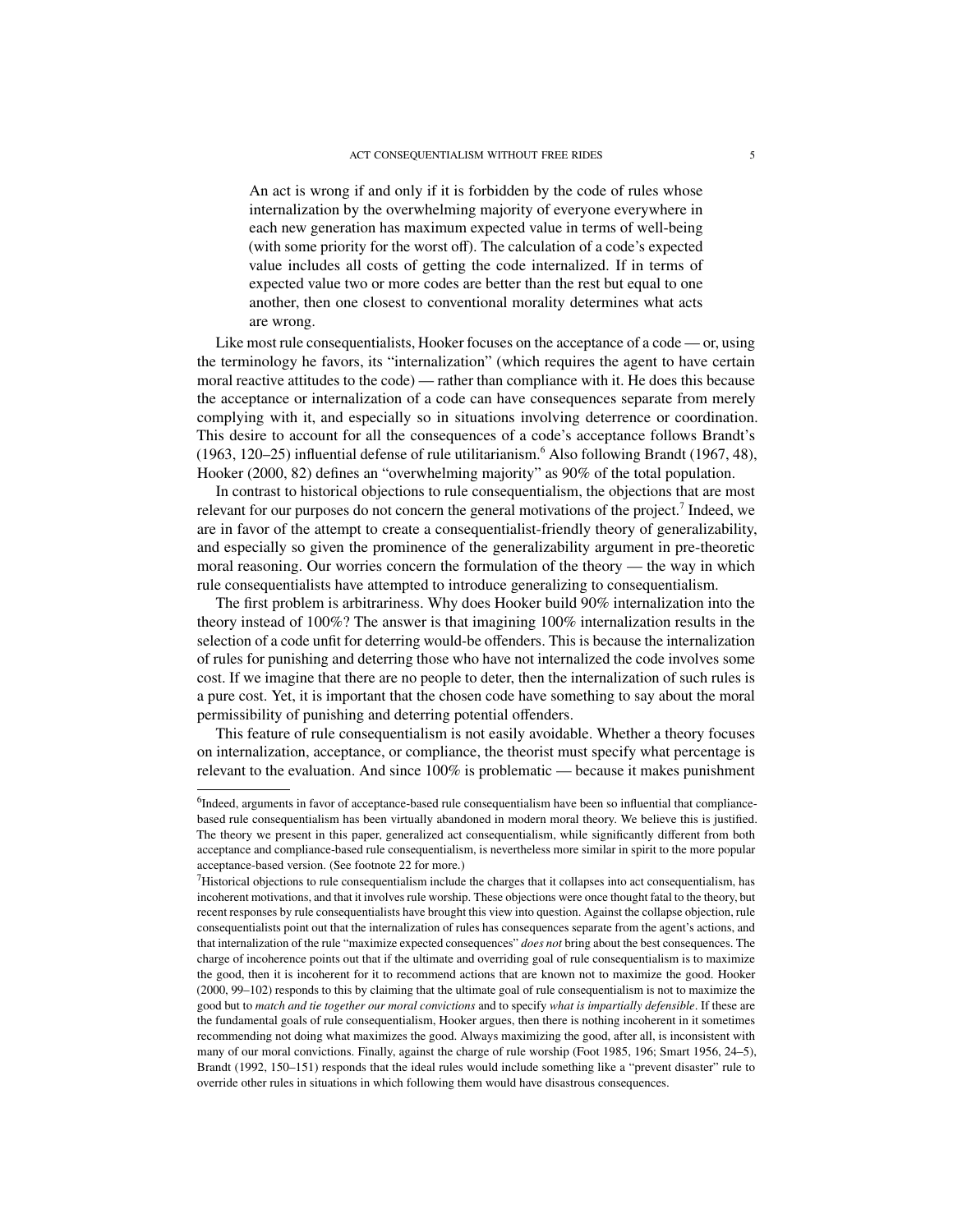and prevention mechanisms morally impermissible — rule consequentialists must find some non-arbitrary way of specifying a different rate.<sup>[8](#page-0-0)</sup>

Proponents of rule consequentialism take the arbitrariness worry seriously.<sup>[9](#page-0-0)</sup> Michael [Ridge](#page-21-12) [\(2006,](#page-21-12) 245) writes that 90% seems to be a number "pulled out of thin air" and that "defenders of rule-utilitarianism seem slightly embarrassed by this feature of their theory." Indeed, the problem is so pronounced that it is one of the two reasons that Hooker refuses to endorse rule consequentialism in the afterword to *Ideal Code, Real World*. He writes, "I am unsure what to think. […] My formulation of rule-consequentialism selects rules by reference to the expected value of their being internalized by the 'overwhelming majority' in each future generation. I am worried by the question of what exactly constitutes the overwhelming majority" (188–9).

[Ridge](#page-21-12) [\(2006\)](#page-21-12) proposes that rule consequentialists can avoid arbitrariness by adopting his "variable-rate" rule consequentialism. This theory recommends evaluating the expected value of a moral code at *every* level of acceptance (i.e., the expected value at 1%, 2%, 3%, and so on), and selecting the moral code that has the greatest average expected value. By doing so, Ridge claims, the rule consequentialist can avoid the arbitrariness associated with selecting a specific percentage of acceptance.

However, it is not clear that Ridge's proposal does manage to avoid arbitrariness. Holly [Smith](#page-22-2) [\(2010,](#page-22-2) 416) writes, "It is true that testing a code by its acceptance-[value] at exactly ninety per cent acceptance seems arbitrary — but why test its acceptance-[value] at every possible level, when in reality it must be accepted at some level or the other?" As an alternative, Smith suggests "optimum-rate" rule consequentialism, which selects the moral code with the greatest maximum expected value at any single percentage. So, on Smith's optimum-rate theory, a moral code that has a maximum expected value of 10 (at, say,  $60\%$ ) acceptance) would be superior to a moral code with a maximum expected value of 9 (at, say, 95% acceptance).<sup>[10](#page-0-0)</sup>

Recently, Dale [Miller](#page-21-13) [\(2020\)](#page-21-13) has argued that *any* rule-consequentialist theory that focuses on percentage of acceptance or compliance will suffer from arbitrariness or other problems, and that rule consequentialists should therefore stop the search for the "right" acceptance or compliance rate. Instead, he proposes "uniform-moral-education rule consequentialism," which posits that the ideal code is the one that would maximize expected value *to teach*. On Miller's proposal, therefore, a code is "accepted" if it is uniformly taught; there is no need to specify the level of acceptance.

A second problem concerns the general format of the rules themselves. As [Hooker](#page-21-0) [\(2000,](#page-21-0) 5) notes, many acts seem morally permissible but would be disastrous if everyone were required to do them. For instance, it is often permissible to sit aboard a particular canoe, but if everybody sat aboard that same canoe at that same time, it would sink. Instead, Hooker

<sup>8</sup>Other generalizing consequentialisms, such as Adams' "universalistic motive utilitarianism" or Bradley's "universal virtue consequentialism," (see footnote [3\)](#page-1-0) also face pressure to posit a level of generalization less than 100%. Regarding motive consequentialism, [Adams](#page-20-0) [\(1976,](#page-20-0) 480) writes, "If we try to state it as the thesis that motives are better, the greater the utility of *everybody's* having them on *all* occasions, we implausibly ignore the utility of diversity in motives." Similarly, problems with formulating virtue consequentialism in terms of everyone sharing some character trait causes [Bradley](#page-20-1) [\(2005,](#page-20-1) 288–9) to suggest that attributions of virtue must always be relative to a person or population.

<sup>&</sup>lt;sup>9</sup>Our discussion of recent rule-consequentialist theories in this section benefited greatly from [Miller](#page-21-13) [\(2020\)](#page-21-13).

<sup>&</sup>lt;sup>10</sup>Part of the motivation for Smith's theory is the idea that reasonable moral codes will tend to increase in expected value as the level of acceptance increases until reaching a turning point at which the costs associated with inducing further acceptance would override the benefits. So, in the example presented here, the first moral code may be a complex difficult-to-teach code that reaches the turning point at 60% acceptance while the second code may be a simple easy-to-teach code that does not reach the turning point until 95% acceptance.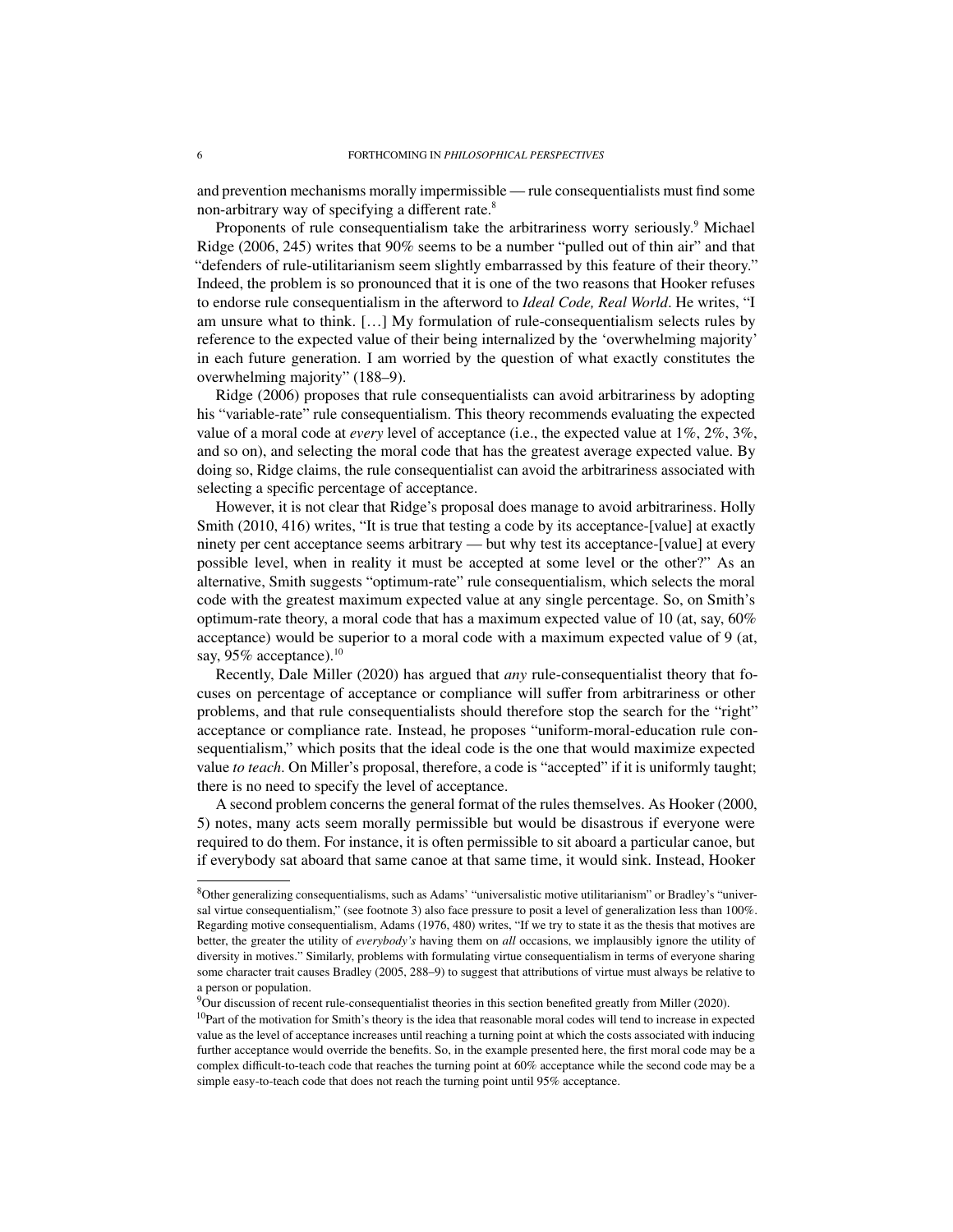suggests that the rules should specify what people can *feel free* to do. However, this fails to fix a related concern: the consequences of everyone feeling free to do something change with people's desires. Such consequences also change along with environmental factors. For example, as an area becomes more populated, or as the existing population becomes more interested in hunting, the negative consequences of everyone feeling free to hunt become greater. How does rule consequentialism's evaluation of moral codes adjust to factors that change within-generation? If the evaluation focuses on the large-scale inculcation of rules into new generations, this is unclear. At the least, rule consequentialism is faced with a curious tradeoff between nimble but difficult-to-inculcate rules and clumsy but easy-toinculcate rules. (We return to this problem in Section 6).

The final problem for rule consequentialism is the most fundamental. Despite its initial motivation, detailed formulations of rule consequentialism do not capture the basic intuition behind the generalization argument. When Molly is considering whether to stay home from the polls and she asks herself "what if everyone did that?" she is not inquiring about the consequences of teaching the next generation of people to stay home from the polls. Rather, she is wondering what it would take, right then and there, to "do her part" in helping to elect Stephen. Similarly, when we pose the same question to a litterer, liar, or cheater, the question does not concern the consequences of rule-inculcation. Rather, in each instance, the generalization question seems to concern a hypothetical change to the *current* situation: what if these were the rules that people, including people in current and past generations, generally followed? (Indeed, many people assume, falsely, that modern rule-consequentialist theories are an attempt to answer this hypothetical question). Without a connection to this question — the *real* generalization question, in our opinion — rule consequentialism seems unmotivated, and especially so in comparison to act consequentialism.

It seems that rule-consequentialist theory has become progressively less connected to generalizing intuitions as theorists grapple with the problem of specifying a non-arbitrary level of acceptance. Simply specifying that 90% of people accept the code, as Brandt and Hooker do, may feel arbitrary, but it at least seems to be in the ballpark of what generalizers have in mind when they ask "what if everyone did that?" Variable-rate and optimum-rate rule consequentialism are designed to be less arbitrary, but this is at the cost of moving further away from the spirit of the generalization argument. Perhaps Miller's uniformmoral-education rule consequentialism is the best theory yet at avoiding arbitrariness, partly because it abandons the attempt to specify a level of acceptance entirely — Miller focuses instead on what moral code it would maximize expected value to teach. Miller's theory seems to answer a question like, "what if we tried to teach everyone to do that?" This is not, we submit, what people like Molly have in mind when wondering whether morality requires them to vote.

We suggest that the problem is due to a mismatch between the spirit of the generalization question, "what if everyone did that," and the way that rule consequentialism has been developed. The person asking this question need not be seen as requesting a shift in evaluation from acts to rules. Instead, they are best interpreted as appealing to a noncausal dependency between acts. This realization motivates us to explore an alternative approach to generalization that focuses on theories of act-state dependence rather than procedures for evaluating sets of rules. Our proposed theory, generalized act consequentialism, attacks the problem by adjusting the decision theory of consequentialism. This provides the conceptual machinery to capture the spirit of the real generalization question while avoiding arbitrariness and accounting for rapid changes to sociological and environmental conditions.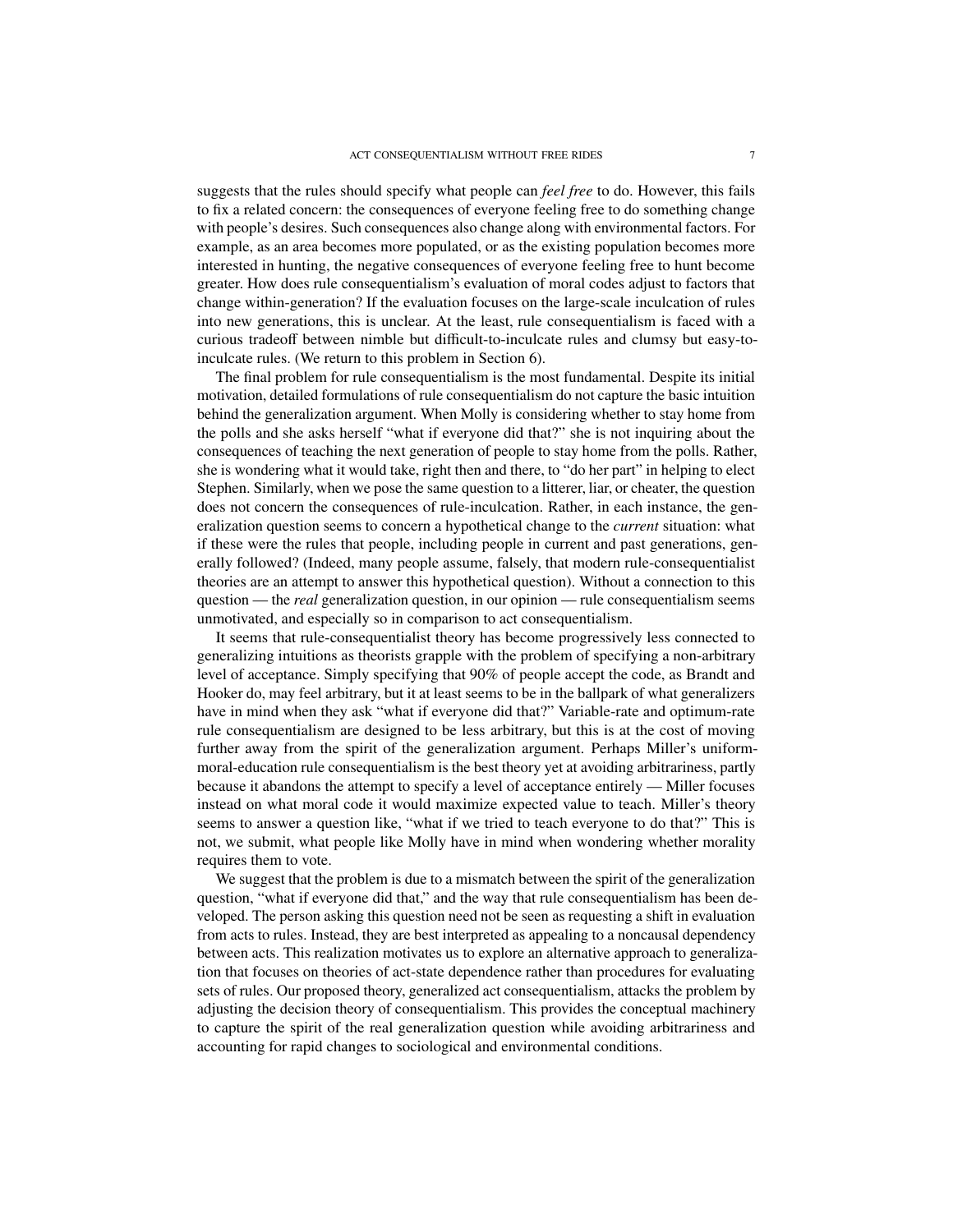### <span id="page-7-0"></span>8 FORTHCOMING IN *PHILOSOPHICAL PERSPECTIVES*

### 3. Decision Theory and Consequentialism

Expected-utility versions of act consequentialism include two components: an expectedutility theory, such as causal or evidential decision theory, and an account of the good. Such a theory, viewed either as a criterion of rightness or a decision procedure, is advocated by, inter alia, [Smart](#page-22-3) [\(1973\)](#page-22-3); [Gruzalski](#page-21-14) [\(1981\)](#page-21-14); [Zimmerman](#page-22-4) [\(2005\)](#page-22-4); [Timmons](#page-22-5) [\(2002\)](#page-22-5); [Mason](#page-21-15) [\(2003\)](#page-21-15); [Oddie and Menzies](#page-21-16) [\(1992\)](#page-21-16), and [Jackson](#page-21-17) [\(1991\)](#page-21-17). As [Jackson](#page-21-17) [\(1991,](#page-21-17) 463–64) puts it, "The proposal is to recover what an agent ought to do at a time according to consequentialism from consequentialism's value function […] together with the agent's subjective probability function at the time in question in the way familiar in decision theory, with the difference that the agent's preference function that figures in decision theory is replaced by the value function of consequentialism. […] Whereas decision theory enjoins the maximization of expected utility, consequentialism enjoins the maximization of expected *moral* utility."[11](#page-0-0)

The difference between causal and evidential versions of act consequentialism is often noted by ethicists interested in expected-utility act consequentialism but rarely discussed in detail.<sup>[12](#page-0-0)</sup> In contrast, here we explore the possibility that the decision theory of act consequentialism is the key to generalizing it. To create a precise and well-motivated generalized consequentialism we replace the decision theory of standard act consequentialism with one suitable for generalization.

Before we discuss the finer points of different candidate decision theories, however, we pause in this section to reflect on the conceptual machinery decision theory has already contributed to act consequentialism.<sup>[13](#page-0-0)</sup>

Suppose you are an act consequentialist, but you have no understanding of expectedutility theory. You are uncertain what particular consequences might result from various acts and are trying to figure out how to decide what to do. You may start by invoking various candidate methods for determining what to do in different types of situations. For instance, you might say, correctly, that if one is certain act *A* will have better consequences than any other act, then one should perform *A*.

But most real-life cases come with no such guarantees, and you must give some advice when the outcome is uncertain. Perhaps, at first, you think that if *A* will probably have a better outcome than *B*, then you should choose *A*. But, of course, it's easy to come up with counterexamples. For instance, consider the following case, adapted from [Jackson](#page-21-17) [\(1991\)](#page-21-17):

DRUGS MARK I: Beverley is treating her patient Wesley for a rare and irritating skin condition. She can either give him drug *X* or *Y*. Drug *X* will relieve Wesley's condition without curing it and carries no other side effects. Drug *Y* is very likely to completely cure Wesley's condition, but it also has a non-negligible chance of resulting in instant death.

Even without a formal decision theory, the answer here is clear. Beverley should give Wesley drug *X* (at least on the most reasonable interpretations of the vignette). However, giving drug *Y* will probably result in a better outcome than *X* will.

So, perhaps you propose that if *A* will probably have a better outcome than *B* but doesn't also carry the potential to be massively worse, then you should choose *A*. However, once again, it's easy to provide a counterexample:

 $11$ For simplicity, Jackson (and we as well) restrict attention to maximizing versions of consequentialism. <sup>12</sup>See, e.g., [Jackson](#page-21-17) [\(1991,](#page-21-17) 464, fn. 4).

<sup>&</sup>lt;sup>13</sup>Our hypothetical narrative in this section draws on [Feldman](#page-20-7) [\(2006\)](#page-20-7)'s historical account of the incorporation of expected-utility theory into utilitarianism.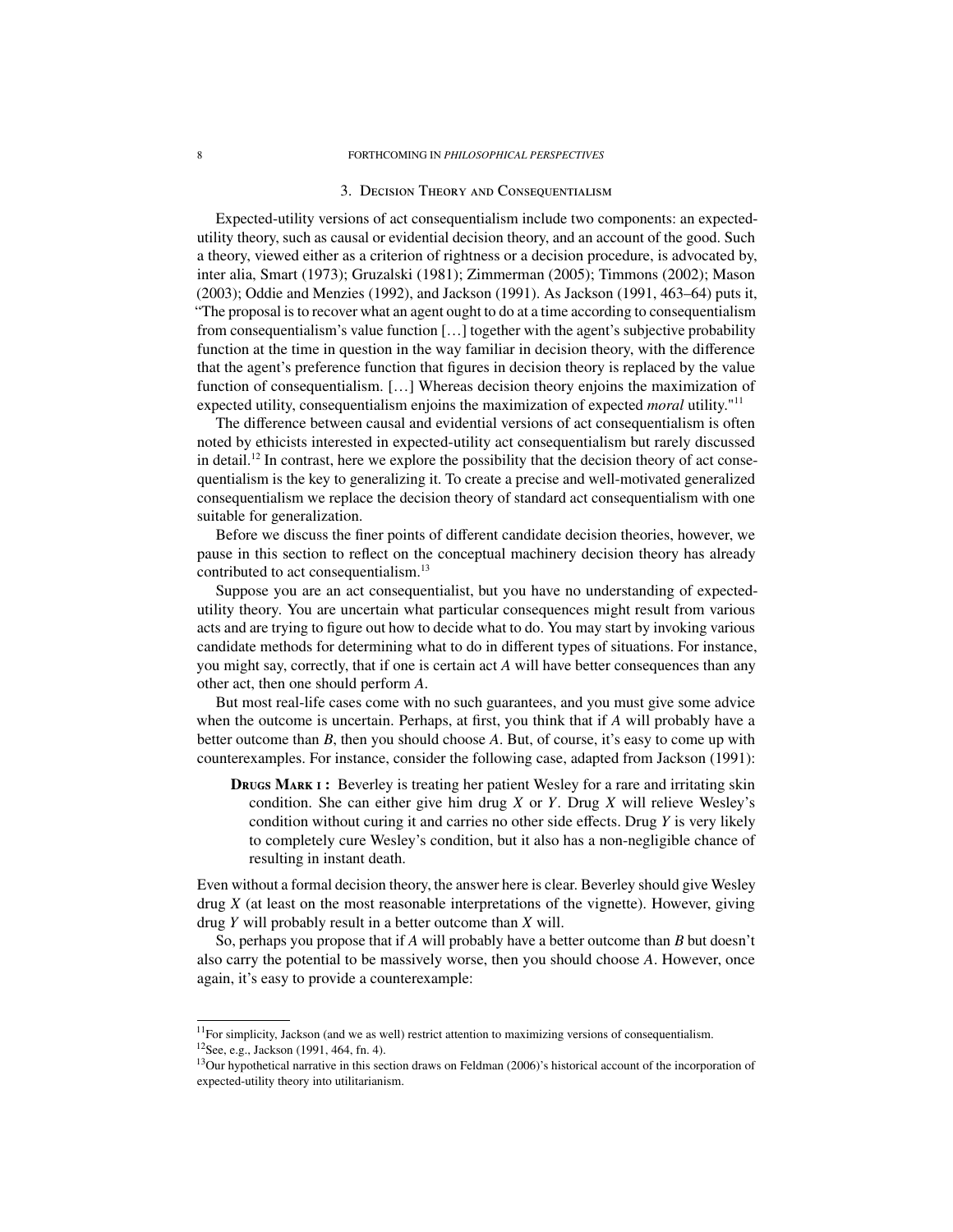**DRUGS MARK II:** Beverley is treating Will for a second type of skin condition that causes itchiness and moderate pain. She can either give him drug *Q* or *R*. Drug *Q* will not cure the condition, but will make the condition only mildly painful without doing anything for the itchiness. Sixty percent of the time, Drug *R* will also make the condition only mildly painful but it will also make it very slightly less itchy than it is currently. Forty percent of the time, however, it will make it significantly itchier than it is currently, slightly increase the pain, and also cause moderate daily headaches.

There's no potential for disaster in this case, but presumably Beverley should nonetheless prescribe Drug *Q*. So, we need to modify our decision principle further.

Eventually, without invoking expected utility, you will end up with semi-adequate principles for dealing with uncertainty. They might include the principle that an agent should do *A* instead of *B* iff *A* has "greater net expectable utility" than *A* [\(Brandt,](#page-20-8) [1959,](#page-20-8) 382)<sup>[14](#page-0-0)</sup> or "*A* will produce more probable benefit than *B*" [\(Smart,](#page-22-3) [1973,](#page-22-3) 30). These principles, at least some of the time, produce the wrong recommendations.

Expected-utility theory tells you, roughly, to weight the goodness of possible consequences by their probability given an action. Using this theory, you can formulate precisely when an unlikely but massively good potential consequence from *B* would outweigh the fact that *A* will usually have better consequences.

Expected-utility theory thereby provides the conceptual apparatus necessary for act consequentialism to deal with uncertainty about outcomes. The decision theory itself does not tell us what "the good" is, nor does it tell us how to aggregate the good across individuals. Indeed, in its pure form, decision theory remains almost entirely neutral about these questions. But it does tell us how to combine axiology with uncertainty.

We contend that consequentialism is currently in an analogous position with respect to generalizability. To see why, let us reflect on how defenders of rule consequentialism have developed the theory.

Those sympathetic to the generalization argument first realize that act consequentialism does not capture important pre-theoretic reasoning in sometimes allowing free-riding. To overcome the free-rider problem, the first solution that comes to mind might be to evaluate the expected utility of "everybody" following a given rule. However, some actions are morally permissible but would have bad consequences if everybody did them. So, the rule consequentialist changes the question from "what if everybody did that?" to a related question such as, "what if everybody felt free to do that?"

However, as we saw, that question still fails to produce the right results because we need guidance about how to respond to wrong-doers who do not follow the rules. In response to this, the rule consequentialist introduces an arbitrary cutoff, such as 90% of the population following the rule.

The rule consequentialist then needs to more precisely specify what sort of relation obtains between the agent and the rules. A natural first thought is that the agent simply "follows" the rules. However, rules can sometimes produce consequences independent of the actual actions of agents. And so rule consequentialists construct different relations; e.g., that the rules are "accepted" or "internalized."

But what happens when an agent can foresee that the act recommended by the rules she has internalized will result in a worse outcome than some other act? Rule consequentialists

<sup>&</sup>lt;sup>14</sup>Brandt's "expectable utility" differs from expected utility in that expectable utility is a measure of an agent's preferences over sets of outcome-probability pairs, whereas expected utility is the probability-weighted average of the agent's preferences over outcomes. See [Brandt](#page-20-8) [\(1959,](#page-20-8) 382-83).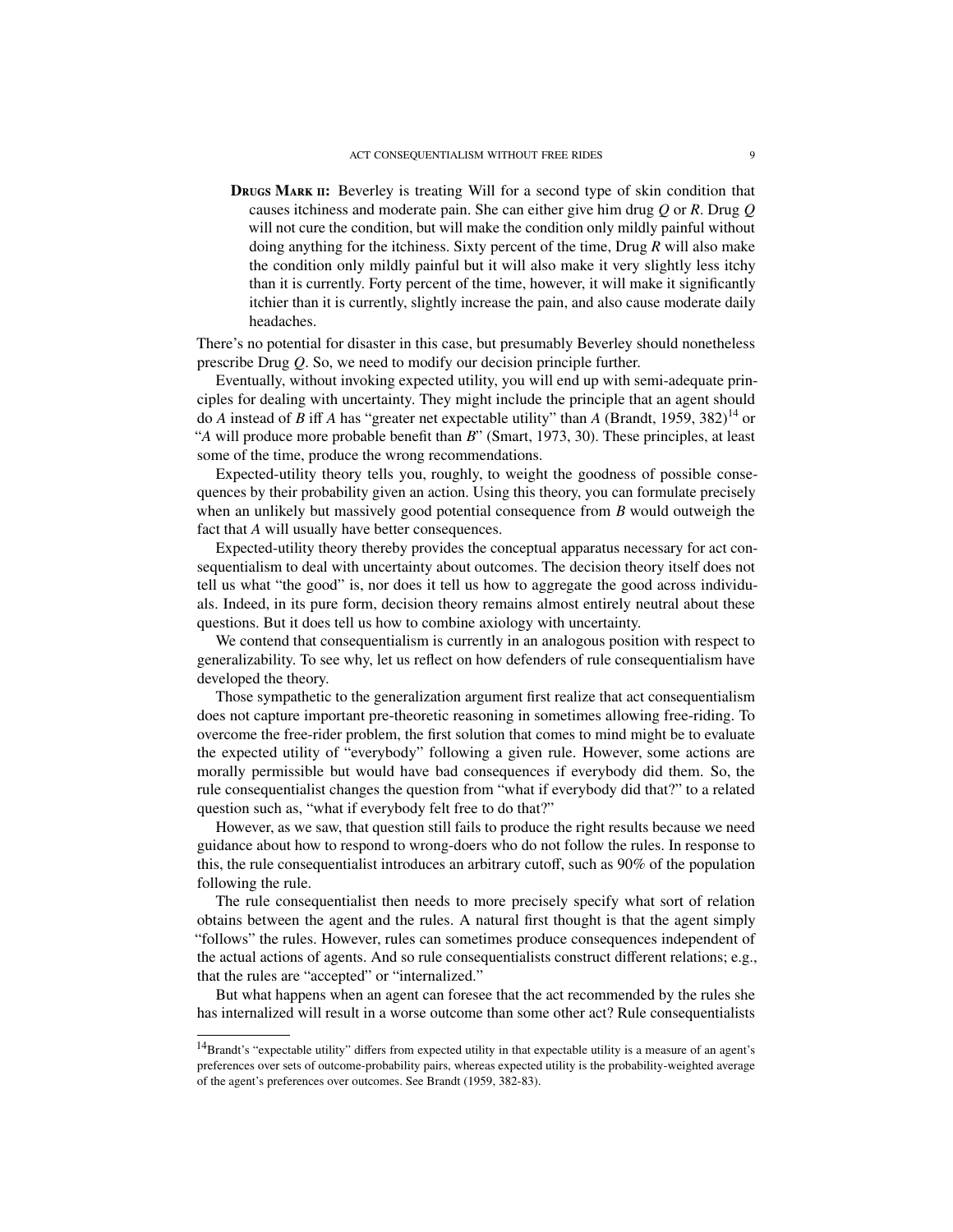respond to this problem by positing that the agent should perform the suboptimal act unless the consequences are particularly bad. They developed this thought into a "prevent disaster" clause that goes into effect when the consequences are "bad enough" [\(Brandt](#page-20-6) [1992,](#page-20-6) 87–88, 150–51, 156–57; [Hooker](#page-21-0) [2000,](#page-21-0) 98–99).

At the end of this process, we are left with a theory that is only semi-adequate. It contains, at best, some good heuristics, but ultimately is unsystematic, ambiguous, and counterexample-prone. Further, it has become unhinged from how people actually reason when worried about generalizability. We claim that just as expected-utility theory helped act consequentialism avoid these problems when dealing with uncertainty, the right expectedutility theory will also help us systematically handle generalizability. To see how this might be accomplished, we first turn to the details of the kind of decision theory that supports nongeneralized act consequentialism. We then present a new type of decision theory and explain how it provides a promising conceptual apparatus for a generalized act consequentialism.

### 4. Evidential and Causal Decision Theory

<span id="page-9-0"></span>Evidential and Causal Decision Theory (EDT and CDT) are currently the two leading theories of instrumentally rational action. Both are concerned with achieving your ends regardless of what they might be (moral or immoral, selfish or altruistic), and both advise agents to maximize expected utility. The theories differ, however, in how they understand what expected utility amounts to.

According to EDT, you should choose the act that, in your estimation, is the best *indicator* of a good outcome, whereas according to cpt you should choose the act that, in your estimation, will *bring about* the best results.

We start with EDT. Consider:

**VITAMINS:** You would like to avoid kidney disease. You read a report that says people who take a daily multivitamin are much less likely to develop the disease than those who don't. Although vitamins are somewhat costly, you would much rather be healthy and a bit poorer than unhealthy and a bit richer. The report concludes that there's some genetic predisposition that both prevents people from acquiring the disease and causes them to take vitamins.<sup>[15](#page-0-0)</sup>

If you believe the report, you know taking vitamins is correlated with good health but that it doesn't cause good health. We assume you have no independent way of discovering whether you have the predisposition that prevents kidney disease.<sup>[16](#page-0-0)</sup>

According to EDT, it doesn't matter whether taking vitamins causes health or is instead just an effect of the predisposition. Taking vitamins is an indicator of health. So, you should take vitamins. Correlation is all that matters according to  $E$ .

Causal Decision Theory (CDT), on the other hand, thinks that what matters is whether taking vitamins actually causes good health, and not just whether taking vitamins is a good omen. So, if you learn that some predisposition that you can't change now causes both taking vitamins and good health, cor says to save your money.

To spell out cor and eor precisely, we'll need a number of ingredients. First, there is the space of acts  $\mathcal A$  that the agent can perform. In the case of VITAMINS,  $\mathcal A$  includes the acts of taking vitamins and not taking them.

Second, there is the space of outcomes. Outcomes are the bearers of ultimate value for the agent. In other words, a given outcome is a set of worlds that the agent is indifferent

<sup>&</sup>lt;sup>15</sup>This case is a variant of the standard Medical Newcomb case from [Gibbard and Harper](#page-20-9) [\(1978\)](#page-20-9).

 $16$ Supporters of the "tickle defense" claim that in real life this assumption is unwarranted, and thus that  $EDT$  avoids any problem associated with cases like this. See [Ahmed](#page-20-10) [\(2014b,](#page-20-10) 91–7) for a recent example and further references.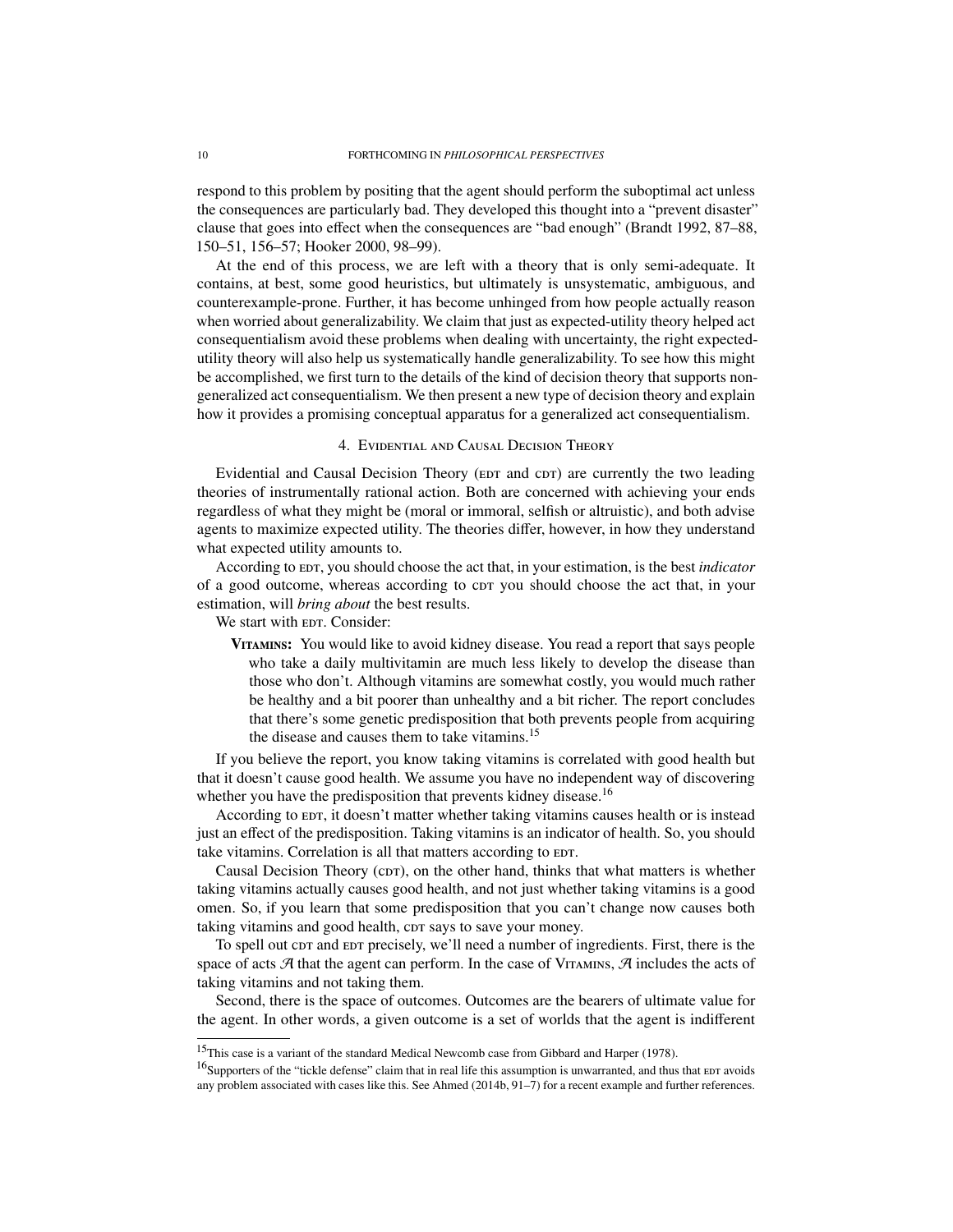

<span id="page-10-0"></span>FIGURE 1. Payoff Matrix in VITAMINS.

between. Here, there are four outcomes: (*o*1) worlds where you are free from kidney disease and don't spend money on vitamins, (*o*2) worlds where you are free from kidney disease and spend money,  $(o_3)$  worlds where you have kidney disease and don't spend money, and (*o*4) worlds where you have kidney disease and spend money.

Third, agents come equipped with a *utility function u* that quantifies how much she likes (or dislikes) each outcome. Let's assume  $u(o_1) = 10$ ,  $u(o_2) = 9$ ,  $u(o_3) = 1$ , and  $u(o_4) = 0$ .

Fourth, there is the space of *states of the world* S. It's a little harder intuitively to specify what a state of the world is, but the idea is that any given state of the world and any given action produce a unique outcome. So, states can be thought of as 'background conditions' that are not directly under the agent's control that combine with an action to produce an outcome. Formally speaking, actions map states of the world to outcomes. For simplicity, assume that in VITAMINS, there are only two states:

- *s*<sub>1</sub>: You have the predisposition and will be healthy no matter what.
- *s*<sub>2</sub>: You don't have the predisposition and won't be healthy no matter what.

Letting *T* refer to the act of taking vitamins, we then have the payoff matrix in Figure 1.

Finally, because the agent does not know which state of the world is actual, she also has a credence function Pr that encodes how strongly she believes various hypotheses.

According to EDT, you should consider how likely your actions render various states and how good the outcomes of those state-action pairs would be. That is, you should discount the *utility* of an act-state pair by the probability of that state *given* you perform the act.

So, EDT calculates the expected utility of an act as follows:

$$
EU_{\text{EDT}}(a) = \sum_{s \in S} Pr(s \mid a) u(o(a, s))
$$

The agent should then pick the act that has the highest expected utility according to this method of calculating expected utility. In our V[itamins](#page-9-0) example, you should compare how likely it is that you'd be healthy on the indicative supposition that you do versus do not take vitamins.

You know that if you take vitamins, you'll end up in either the upper left or upper right cell in Figure 1. We now need to assign probabilities to  $s_1$  and  $s_2$  conditional on *T* and  $\neg T$ . To make things concrete, let's assume  $Pr(s_1 | T) = .6$  and  $Pr(s_1 | \neg T) = .4$ .

Then,

$$
EU_{\text{EDT}}(T) = .6 \cdot 9 + .4 \cdot 0
$$

$$
= 5.4
$$

$$
EU_{\text{EDT}}(\neg T) = .4 \cdot 10 + .6 \cdot 1
$$

$$
= 4.6
$$

So, EDT says to take vitamins.

cor says to consider the *causal* effects your actions might have and to choose the action with the best causal effects in expectation. Because corr cares only about causal relationships between acts and states (and not mere correlation between acts and states), it appeals to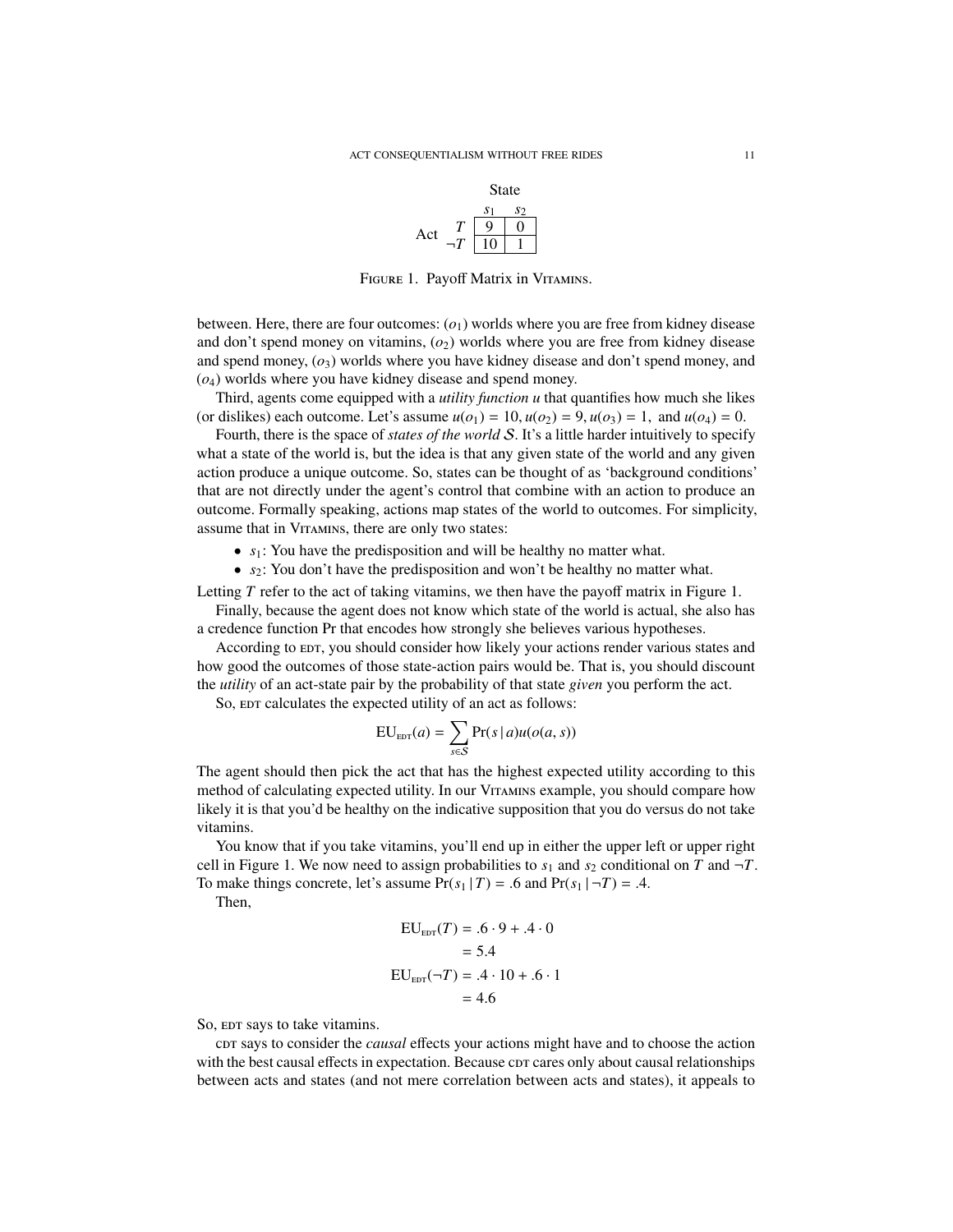causal counterfactuals: What *would occur* were I to perform act *a*? We denote this counterfactual  $a \rightharpoonup s$ , where  $\rightharpoonup$  is interpreted causally. So,  $Pr(a \rightharpoonup s) > Pr(s)$  just in case the agent thinks performing *a* will causally promote *s*,  $Pr(a \rightharpoonup s) < Pr(s)$  just in case the agent thinks *a* will causally inhibit *s*, and  $Pr(a \rightharpoonup s) = Pr(s)$  just in case the agent thinks *a* is causally independent of *s*.

According to cpr, an agent should evaluate the expected utility of an action as follows:

$$
EU_{\text{corr}}(a) = \sum_{s \in S} Pr(a \square \rightarrow s)u(o(a, s))
$$

This formula weights the value of each potential outcome of her action  $u(o(a, s))$  for each state of the world *s* by how likely that state would be *were* she to perform that act, i.e., by  $Pr(a \rightharpoonup s)$ . She should then perform the act with the highest expected causal utility.

In the case, vitamins neither cause nor inhibit good health. So, the probability that you *would* be free from kidney disease *were* you to take vitamins is equal to the probability you'll be free from kidney disease. I.e.,  $Pr(T \implies s_1) = Pr(\neg T \implies s_1) = Pr(s_1)$  and  $Pr(T \square \rightarrow s_2) = Pr(\neg T \square \rightarrow s_2) = Pr(s_2).$ 

So, according to cpr:

$$
EU_{\text{corr}}(T) = 9 \cdot Pr(s_1) + 0 \cdot Pr(s_2)
$$

$$
EU_{\text{corr}}(\neg T) = 10 \cdot Pr(s_1) + 1 \cdot Pr(s_2)
$$

No matter what  $Pr(s_1)$  and  $Pr(s_2)$  are, corn will recommend not taking vitamins.

Most philosophers agree with the verdict of cor in VITAMINS. However, as we will see, cor is not a good engine for generalization.

Consider the following problem:

Twin Prisoner's Dilemma: Aomame and her psychological twin are put in separate rooms and cannot communicate. If they both cooperate, they each get \$5. If they both defect, they each get \$1. If one cooperates and the other defects, then one gets \$10, and the other gets \$0. Assuming Aomame only cares about her individual payout, what should she do?

Aomame can no longer have any causal influence over what her twin does, as they're in separate rooms. I.e.,  $Pr(c \rightharpoonup C) = Pr(C)$  and  $Pr(d \rightharpoonup D) = Pr(D)$  (where *c* and *d* denote Aomame defecting, and *C* and *D* denote her twin cooperating and defecting, respectively). Therefore, cpr reasons that Aomame's choice does not affect her twin's choice in any decision-relevant way: either her twin cooperates or her twin defects, and there is nothing Aomame can do about what her twin decides. In either case, Aomame is better off if she defects, so she ought to defect [\(Joyce,](#page-21-18) [1999,](#page-21-18) 148–50).

Of course, since Aomame and her twin are so alike, they will almost surely each wind up with \$1. Had they both cooperated, however, they would have both ended up with \$5. The problem, from the point of view of those who find the generalization argument plausible, is that Aomame knows that if *everyone* in the problem defects, she'll get less than if *everyone* cooperates. And she also knows that her twin will reason like she does. Nonetheless,  $corr$ recommends that she defect since she can't causally influence her twin.

It may seem, then, that EDT, despite whatever flaws it has, does handle generalization correctly because it tells Aomame to cooperate. After all, the probability that her twin cooperates given that she does is much higher than the probability that her twin cooperates given that she defects.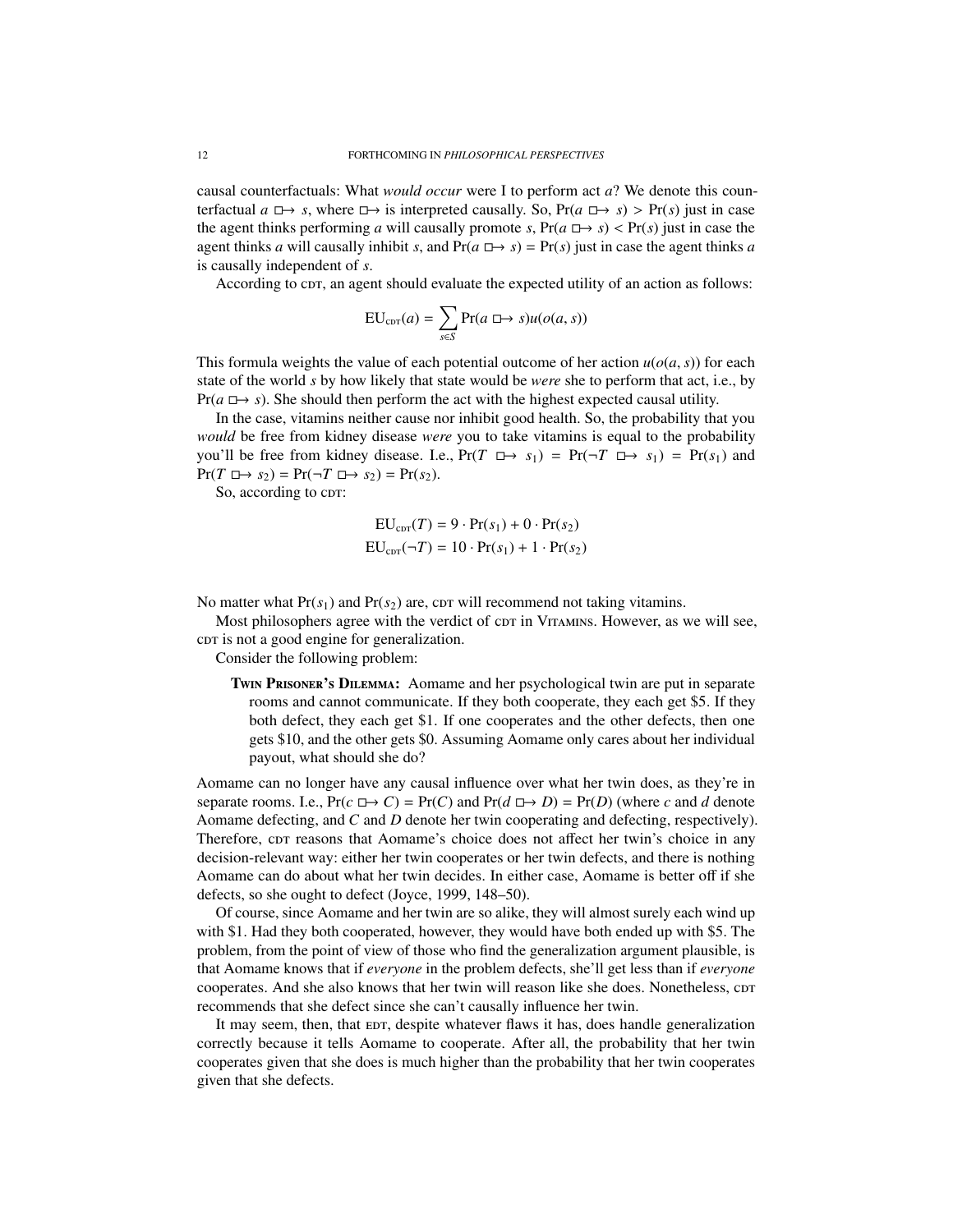We agree that  $E$  does do a better job with generalization overall than cor. cor only pays attention to a very special type of correlation between act and state—namely when that correlation reflects the fact that the act causally promotes or inhibits that state. So, if your action does not causally promote others behaving in the way you want, corr will suggest freeriding. EDT, on the other hand, thinks *every* type of evidential correlation between act and state is potentially decision-relevant. In V[oting](#page-1-0) and Twin P[risoner](#page-10-0)'s Dilemma, evidential correlations that do not involve causation will help rationalize cooperative behavior.

However, while cor is too spartan in its account of what counts as a relevant type of correlation,  $E$ r is too generous. It is this generosity that, in practical decision-making, leads to taking vitamins even when vitamins are known not to prevent kidney disease. In the case of generalization,  $EDT$  will lead to the wrong verdicts as well.

To see why, let's return to Molly's voting predicament, introduced in Section 1, and add a few more details. Molly thinks Stephen will do a better job than Leopold. However, she also thinks that Stephen will likely only be elected if it's already inevitable that a major economic depression will strike her country in the next few years regardless of what anybody does. If Leopold is elected, then she thinks such a depression is unlikely. The adverse effects of a depression will outweigh any good or bad caused by either Stephen or Leopold. So, she thinks, conditional on her voting for Stephen, it's likely that fellow agents like her will vote for Stephen, in which case it's likely that there will be an economic depression. On the other hand, if she doesn't vote (or votes for Leopold), then it's likely similar agents will do the same, and more likely that no depression will occur. EDT then (wrongly) recommends not voting for Stephen.

Another reason  $E$  is insufficient for modeling the intuition behind the generalization argument is that edth only supports generalization when the agent is ignorant of what others will do. For example, if Molly is certain that her fellow Stephen-supporters will vote, then her voting will not provide evidence that they will vote. EDT therefore recommends that she stay home. However, generalizers want to do their part even when (or *especially* when) they know that others will do the same. EDT fails to capture this intuition.

So, if the act consequentialist uses EDT, then they will be left with a theory that engages in generalization in a haphazard manner: sometimes generalizing inappropriately and sometimes failing to generalize when appropriate. If cor is used instead, then they will be left with a theory that does not engage in generalization at all. Since cpt considers only the causal consequences of actions, it ignores the non-causal dependency that the generalization argument targets.

### 5. Functional Decision Theory

<span id="page-12-0"></span>Functional decision theory ( $FDT$ ) is a relatively new decision theory that can be used to model generalization in a principled way.<sup>[17](#page-0-0)</sup> The critical feature of  $F$ ror is that it recognizes more than just causal dependencies as decision-relevant, but, unlike EDT, it does not see every evidential dependency as relevant.

To see how FDT works, we first return to the Twin P[risoner](#page-10-0)'s DILEMMA. (This is not the place for a full-throated defense of the claim that it is instrumentally rational to cooperate in Twin P[risoner](#page-10-0)'s DILEMMA.<sup>[18](#page-0-0)</sup> We argue only that FDT is a good engine for creating a

 $17$ For recent philosophically accessible formulations of  $FDT$ , see [Levinstein and Soares](#page-21-19) [\(2020\)](#page-21-19) and [Soares and](#page-22-6) [Yudkowsky](#page-22-6) [\(2018\)](#page-22-6).

<sup>&</sup>lt;sup>18</sup> Arguments for cooperation in one-shot Twin P[risoner](#page-10-0)'s DILEMMA include [Hofstadter](#page-21-20) [\(2008,](#page-21-20) Ch. 29) and [Horgan](#page-21-21) [\(1981,](#page-21-21) [1985\)](#page-21-22). For metanormative arguments in favor of functional decision theory as a theory of instrumental rationality, see [Greene](#page-21-23) [\(2018\)](#page-21-23) and [Yudkowsky](#page-22-7) [\(2010\)](#page-22-7). Greene argues that functional decision theory is motivated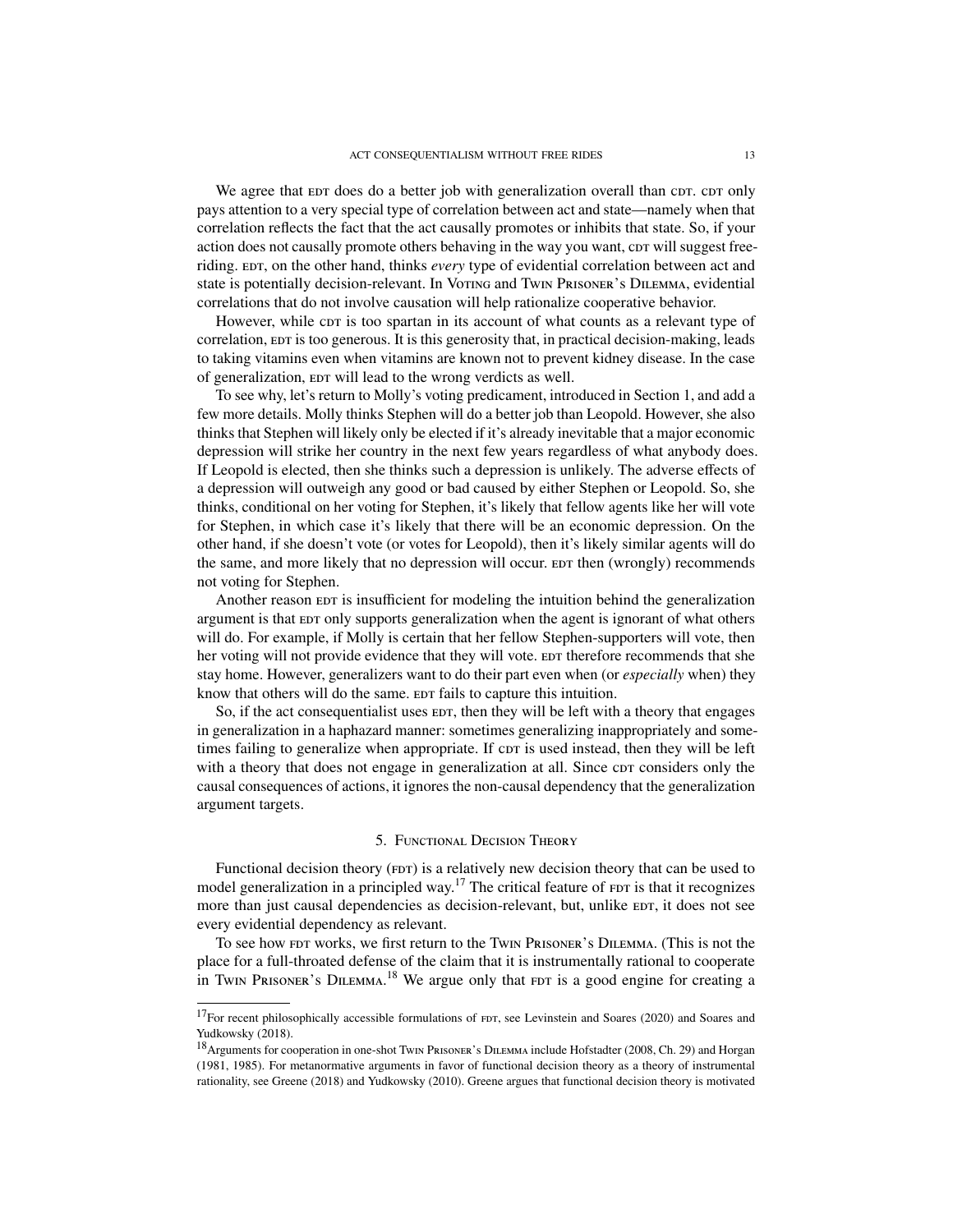generalizing consequentialist moral theory.) Like corr,  $FDT$  appeals to counterfactuals about what would occur were a certain action chosen. If some feature of the state of the world is merely evidentially correlated with your act, then FDT agrees such a correlation is irrelevant for decision-making purposes. Nonetheless, according to FDT, Aomame's twin's action *does* depend in a relevant way on what Aomame chooses, even though they're causally isolated.

Since they're psychological twins, both Aomame and her opponent are using the same procedure (or algorithm) to decide how to act. That is, they are both reasoning in the same way about the problem, and their reasoning process, whatever it is, will almost surely yield the same result.

Aomame and her twin are thus both tokens of the same logical type, like two physical computers running the same program. The function that governs how they act is the same, and it will generate the same output whether it is instantiated by Aomame or her twin. Because of their (nearly) identical decision procedures, Aomame knows that were her algorithm to output *cooperate*, her twin's would as well, and were it to output *defect*, her twin's would as well. So, according to  $FDT$ , Aomame's algorithm should counterfactually co-vary with her twin's. Since it's better for Aomame if her algorithm outputs *cooperate*, and Aomame can choose whether her algorithm results in cooperation or defection, FDT advises her to cooperate.

For thus takes the *algorithmic* dependence between Aomame and her twin into account. They use the same decision procedure, which is multiply instantiated in their cognitive architectures. Because of this dependence,  $FDT$  imagines that her twin's decision would change if hers did, despite their physical isolation. (There is a budding similarity here to the way in which a consequentialist generalizer imagines their decision co-varying with that of others).

By now, perceptive readers may have noticed that  $FDT$ — as well as the consequentialist generalizer that we aim to model — must use a different kind of counterfactual from the ones that feature in cpr. Instead of considering counterfactuals of the form  $a \Box \rightarrow s$ , FDT considers counterfactuals of the form MyAlg(input) =  $a \Box \rightarrow s$ .<sup>[19](#page-0-0)</sup>

Let's unpack this. For considers what would be the case if your algorithm itself on a particular input were to output *a*. Such an output, on this reading of the counterfactual, would occur at every instantiation of your algorithm given the same input.<sup>[20](#page-0-0)</sup> So, if another agent instantiated your decision algorithm, then according to  $F$ , if your algorithm were to output *a* for you, it would also output *a* for them.

The input to the algorithm includes a description of the decision problem. The problem contains relevant probability and utility functions along with information about what the deciding agent thinks about dependencies, both of algorithmic and causal form. Because the *FDT* agent cares about the relationship between her decision procedure and the decision procedures of other agents, the input will include all information about such connections.

by a "success-first" approach to decision theory that focuses on the causal consequences of decision theories instead of acts. He claims that the desire to create a success-first decision theory has motivated several influential decision theories in philosophy, including those of [Gauthier](#page-20-11) [\(1986,](#page-20-11) Ch. 6), [McClennen](#page-21-24) [\(1990\)](#page-21-24), and [Meacham](#page-21-25) [\(2010,](#page-21-25) 68–69). Functional decision theory is, in our view, the most complete, compelling, and well-motivated of these theories to date.

<sup>&</sup>lt;sup>19</sup>A more complicated version of FDT searches over functions from the set of possible inputs to actions. It then calculates which function has highest expected utility overall, and chooses the action recommended by that function on the current input. The more complicated version is important for solving certain coordination problems. The formulation we use here is easier for expositional purposes, however, and makes the structural relationship with cor more perspicuous. See [Soares and Yudkowsky](#page-22-6) [\(2018\)](#page-22-6).

 $20$ For simplicity, we assume the algorithm is deterministic. If it's indeterministic, then various outputs could occur with different probability, but this is a wrinkle best not addressed here.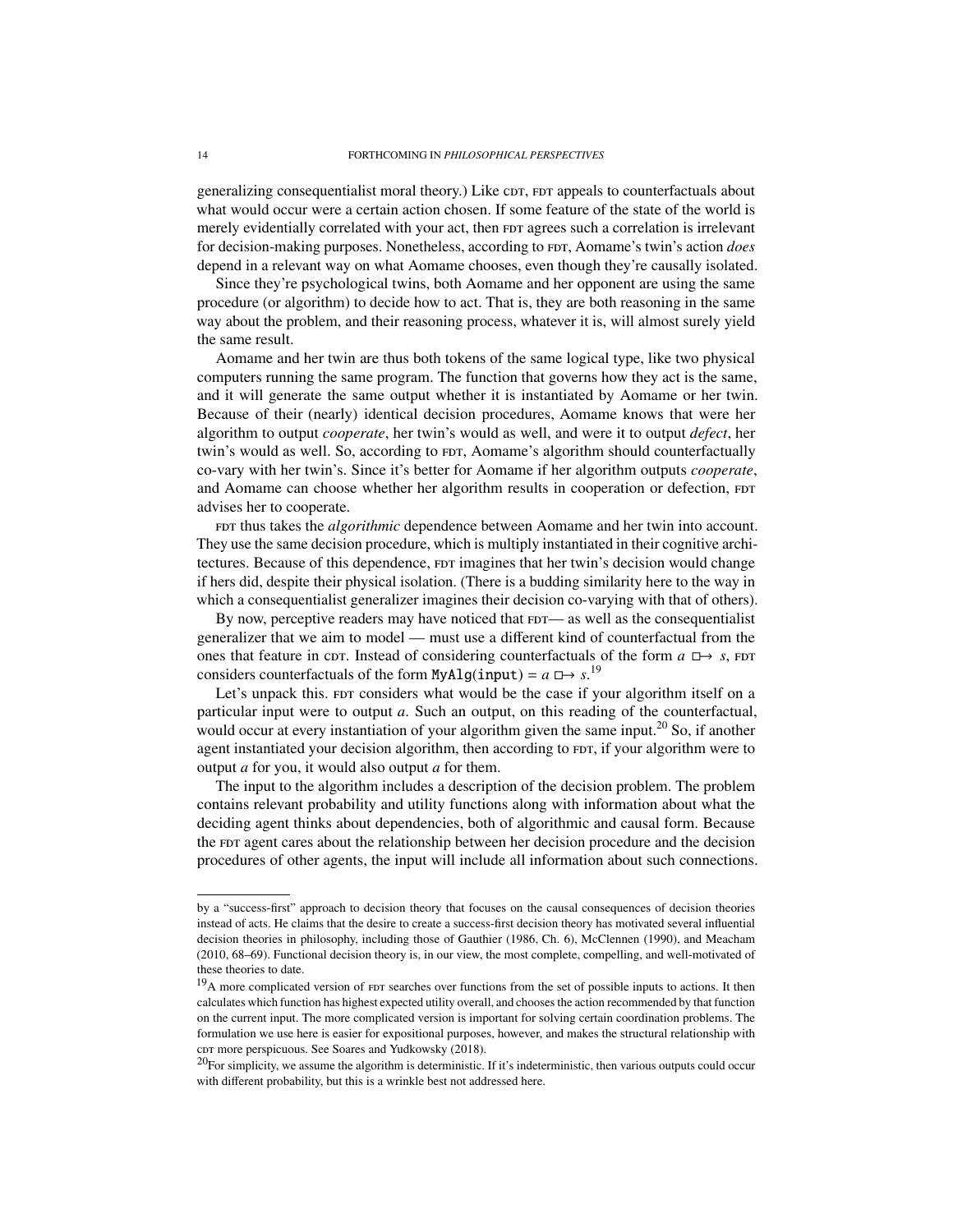In other words, the input includes all relevant information about what the agent believes and what she cares about.

FDT, then, takes a new position on the question of what relationships between acts and states are decision-relevant. EDT thinks all evidential dependencies are decision-relevant. cDT thinks only causal dependencies are decision-relevant. FDT cares about causal *and algorithmic* dependencies, where algorithmic dependencies are those that result from considering the agent as an instantiation of a procedure.

Nonetheless, in many ways, FDT is structurally like CDT. FDT's notion of expected utility is:

$$
EU_{\text{FDT}}(a) = \sum_{s \in \S} Pr(MyAlg(\text{input}) = a \square \rightarrow s)u(o(a, s))
$$

FDT thus considers the counterfactual probability of what *would* happen were your algorithm to output *a* given the input. This is a subjunctive supposition: it holds fixed factors that do not depend on your action, just as c $D$ r does. However, it has a broader notion of dependence, as it holds that Aomame's twin's action depends on how Aomame's own algorithm behaves.

Unlike EDT, FDT does not consider the mere evidence for a state that your action might provide to be decision-relevant. The same is true of the consequentialist generalizer. In the case above, where Stephen's election provides evidence that there will be an economic depression, presumably such a depression will happen independently of how your algorithm behaves (as the background conditions are either in place for a depression or not regardless of what your decision algorithm outputs). For thus explains why the consequentialist generalizer doesn't care about the evidential dependence between Stephen's election and the economic depression. What matters to both  $FDT$  and the generalizer (in addition to the causal dependencies) are potential between-agent algorithmic dependencies in voting behavior.

The main difference between  $FDT$  and c $DT$ , then, is that c $DT$  produces recommendations using physical counterfactuals about the agent's behavior. It asks, essentially: what would be the case if my body moved in this way rather than that way? In contrast, FDT produces recommendations using logical counterfactuals about the output of one's decision procedure. It asks, essentially: what would be the case if my decision algorithm output this rather than that? Each type of counterfactual involves impossibilities in some sense. core's counterfactuals involve small 'miracles' that break the laws of nature. The important question is not which type of counterfactual is more 'real' but rather which type is relevant in evaluating decisions.

5.1. Similarity. Unlike in toy examples such as Twin P[risoner](#page-10-0)'s DILEMMA, agents rarely use *exactly* the same algorithm to make decisions. So, the *FDT* counterfactuals must not require identity between algorithms for behavior to co-vary counterfactually. Instead, FDT merely requires agents to be similar in their decision-making process for there to be a subjunctive connection between them.

For example, suppose Aomame is an FDT agent and is in a one-shot Prisoner's Dilemma against Randolf, who randomizes between corr and FDT. corr defects in the one-shot Prisoner's Dilemma, but  $F$  will cooperate against certain opponents. So, for Aomame,  $1 >$  $Pr(MyAlg(iinput) = c \Box \rightarrow C) > Pr(C)$ . That is, Aomame thinks cooperating makes it more likely Randolf will cooperate, but there's still some chance he'll defect. Therefore, whether Aomame chooses to cooperate will depend both on how likely she thinks it is that Randolf will use FDT and on what the exact payoffs are.

More generally, however, connections between algorithms are hard to discern. The technical details are not yet worked out, and in any case are far beyond the scope of this paper.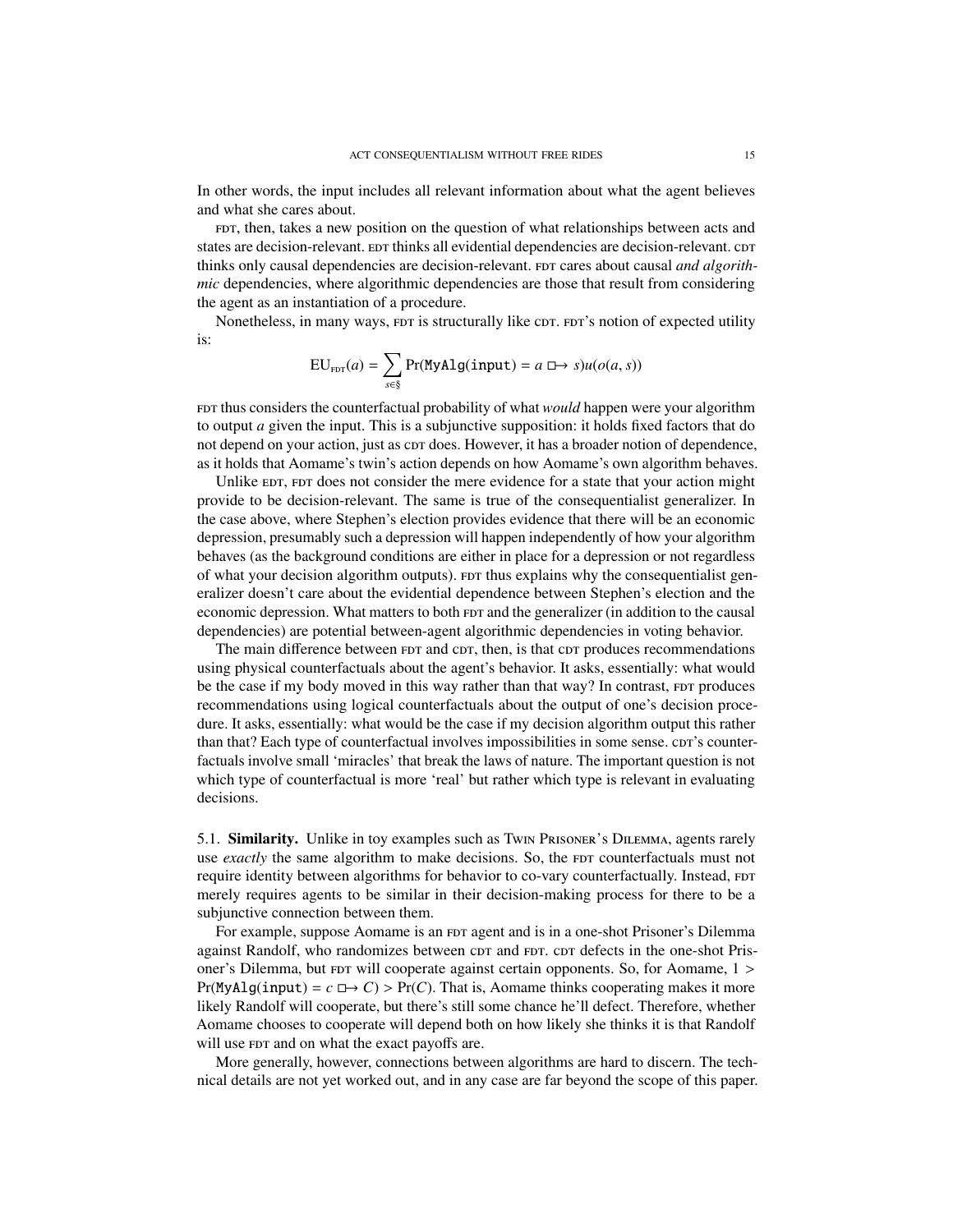(We note that the same is true of the technical details of causal decision theory.<sup>[21](#page-0-0)</sup>) We will assume below that the relevant notion of similarity is not an absolute one: that is, how tightly one thinks different algorithms are connected will depend in part on the verdicts one wants the theory to deliver.

More formally, we can differentiate between versions of  $FDT$  by adding a parameter sim. The sim parameter determines how algorithms counterfactually vary with one another. Different theorists will want different versions of sim depending on their goals for the decision theory and their views on rationality and generalizability.

There are two natural extremes. At one end is the option to vary only other instantiations of the agent's exact decision procedure itself. At the other end, there is the option to connect the agent's procedure to every other decision procedure that is instantiated anywhere (since, at a high level of abstraction, they bear a salient mathematical relationship to one another). How this is cashed out will vary based on the desiderata of the decision theorist (or ethicist using FDT). When using FDT in ethical contexts, we can adjust the sim parameter to capture the level of generalization that matches our moral convictions (more on this below).

5.2. Generalizability. The most significant benefit of FDT is that it incorporates generalizing into the notion of instrumental rationality itself. For agents take into account the connection between their decision procedure and the decision procedure of other agents. For them, the relevant question isn't just what happens if they alone perform the act, but rather what happens if their decision procedure (or similar procedure) behaves in a certain way wherever it is instantiated.

Thus, even from a purely self-interested point of view, FDT recommends against certain types of free-riding. With opponents sufficiently like her, Aomame will cooperate in a Prisoner's Dilemma, not because she cares about overall welfare, but because she wants a better payoff herself. Likewise, if she thinks there are many agents sufficiently like her, Molly will vote in an election even if one vote can't make a difference and it's raining outside. This behavior need not stem from any sense of moral obligation but merely from the desire to have her favored candidate in charge.

The fact that FDT includes a free parameter to determine which algorithms count as *similar* is one of the main reasons the theory is a promising way to model the intuition behind the generalization argument. Consider that the pre-theoretic generalization question "What if everyone did that?" is ambiguous about who "everyone" refers to. Almost always, we do not have literally everyone in mind. For example, in the voting case, Molly's free-riding is relativized to her fellow Stephen-supporters. She doesn't mind if Leopold supporters stay home. Instead, it seems that Molly's question concerns the actions of people like her: supporters of Stephen who are trying to decide whether to vote and facing roughly the same constraints. For models Molly's reasoning by defining sim so that it picks out all and only the agents over whom Molly wishes to generalize her decision. If, instead, Molly wishes to generalize her decision over all potential voters, then sim can be defined in that way as well. (Indeed, another version of the free-rider problem asks the non-voter, "wouldn't it be a disaster if everyone was like you and didn't vote?")

FDT thus has the power to model Molly's generalization reasoning no matter how inclusive or exclusive she wants to be. In Molly's case, FDT interprets the question "What if everybody did that?" to (roughly) "What if everybody like me were to decide like that?," or better, "What if all instantiations of an algorithm like mine were to decide this way in this

 $21$ For example, theorists have found it difficult to construct formulations of cpr that adequately handle cases involving decision instability, such as those presented by [Egan](#page-20-12) [\(2007\)](#page-20-12) and [Ahmed](#page-20-13) [\(2014a\)](#page-20-13). See [Arntzenius](#page-20-14) [\(2008\)](#page-20-14) and [Joyce](#page-21-26) [\(2012\)](#page-21-26). Also see [Armendt](#page-20-15) [\(2019\)](#page-20-15) for a recent overview of the problem and further references.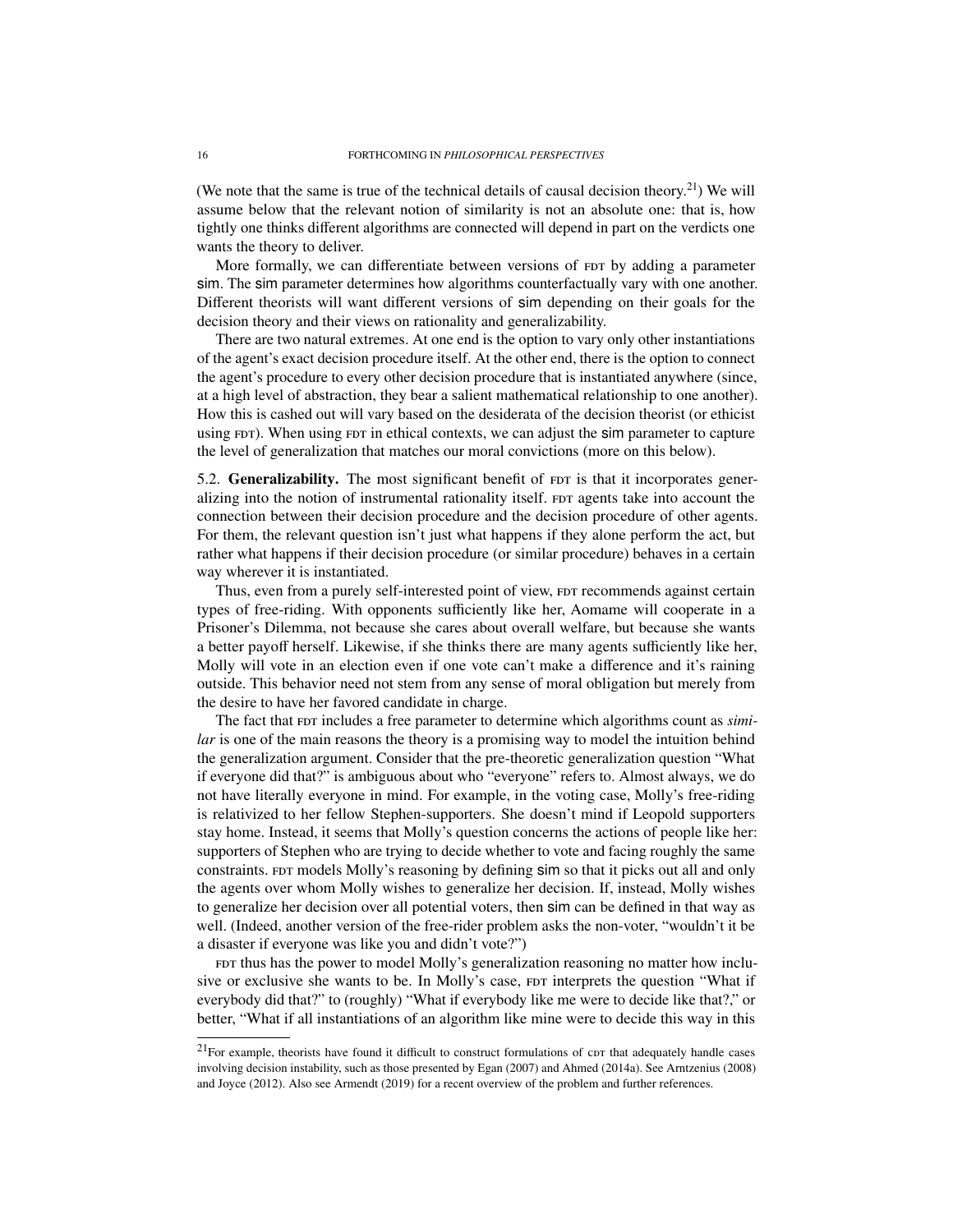kind of situation?" What counts as "like me" or "like mine" varies depending on the sim parameter, but for each notion of similarity, we have a theory that cares about more than just the causal consequences of the agent's action. In her free-riding problem, Molly ends up voting if she thinks sufficiently many people are sufficiently like her because she wants Stephen in charge.

5.3. From FDT to Generalized Act Consequentialism. We saw above that we can use cor as an engine for a consequentialist moral theory. The ethicist supplies an axiology, and corr accommodates uncertainty. Unfortunately, corr-style act consequentialism cannot accommodate the generalizability argument.

Instead of changing the locus of evaluation to rules (or motives or virtues), we can now use  $FDT$  to achieve generalization while retaining focus on acts themselves. Generalized act consequentialism (or gac) agrees with standard act consequentialism about the theory of the good. It agrees with the act consequentialist that acts are right when they have maximally good (or sufficiently good) expected consequences. However, it uses FDT instead of cDT to calculate the expected utility of acts.

By calculating expected utility with FDT, GAC directly incorporates generalizing into its act evaluations. gac recognizes that algorithms are type-like entities. So, suppose gac (input) returns action *a* as the uniquely permissible action on this particular occasion. Then, just like FDT, GAC will recognize that the decisions of other agents with related algorithms depend (non-causally) on what it outputs in this instance.<sup>[22](#page-0-0)</sup>

FDT's notion of algorithmic dependence admits a similarity parameter (in addition to the axiology) that the ethicist has leeway to determine. As we noted in Section 5.2, it's not obvious how different algorithms should counterfactually co-vary. We see this as a virtue insofar as  $F$ ror can serve as the engine for a generalizable form of consequentialism. The ethicist can specify how inclusive these dependencies should be, and can thereby determine the precise type of generalization reasoning that is captured by the theory.

5.4. Informal Reasoning of gac Agents. To get a sense of how a gac agent would reason compared to agents following a cpr-driven act consequentialism, consider another variant of the free-rider problem:

Boycorr: LexCorp makes DB Cola, which is a soft drink that Jimmy enjoys occassionally. Jimmy finds out that LexCorp has been mining in a remote part of the world to power their factories. The mining operation has exposed locals to dangerous chemicals and has made them sick, but LexCorp has continued operations unabated. LexCorp would only stop if enough people boycotted DB Cola so as to render the mining unprofitable, but this is extremely unlikely to occur as the operation is much more profitable than DB Cola's other options. Furthermore, the number of people made sick and the severity of the illness is caused by the presence of LexCorp's digging operation and not by the minerals they're after. Therefore,

 $22$ In Section 2, we claimed that gac has more in common with acceptance-based rule consequentialism than the compliance-based version. This is because FDT evaluates the consequences of *one's algorithm outputting a*, and not the consequences of *everyone doing a* (as compliance-based rule consequentialism would do). This is seen clearly in prediction cases like Newcomb's problem, where FDT views changes to the output of one's decision algorithm as sometimes necessitating changes to what has been predicted (where such an effect is due to the decision algorithm the agent "accepts" and not the act the agent performs). (See [Soares and Yudkowsky](#page-22-6) [\(2018\)](#page-22-6) and [Levinstein and](#page-21-19) [Soares](#page-21-19) [\(2020\)](#page-21-19) for more on this aspect of FDT.) Nevertheless, as we have emphasized in the text, gac also differs significantly from acceptance-based rule consequentialism. The main difference between acceptance-based rule consequentialism and gac is that the former focuses on procedures for evaluating sets of rules while gac focuses on algorithmic dependencies between decision makers.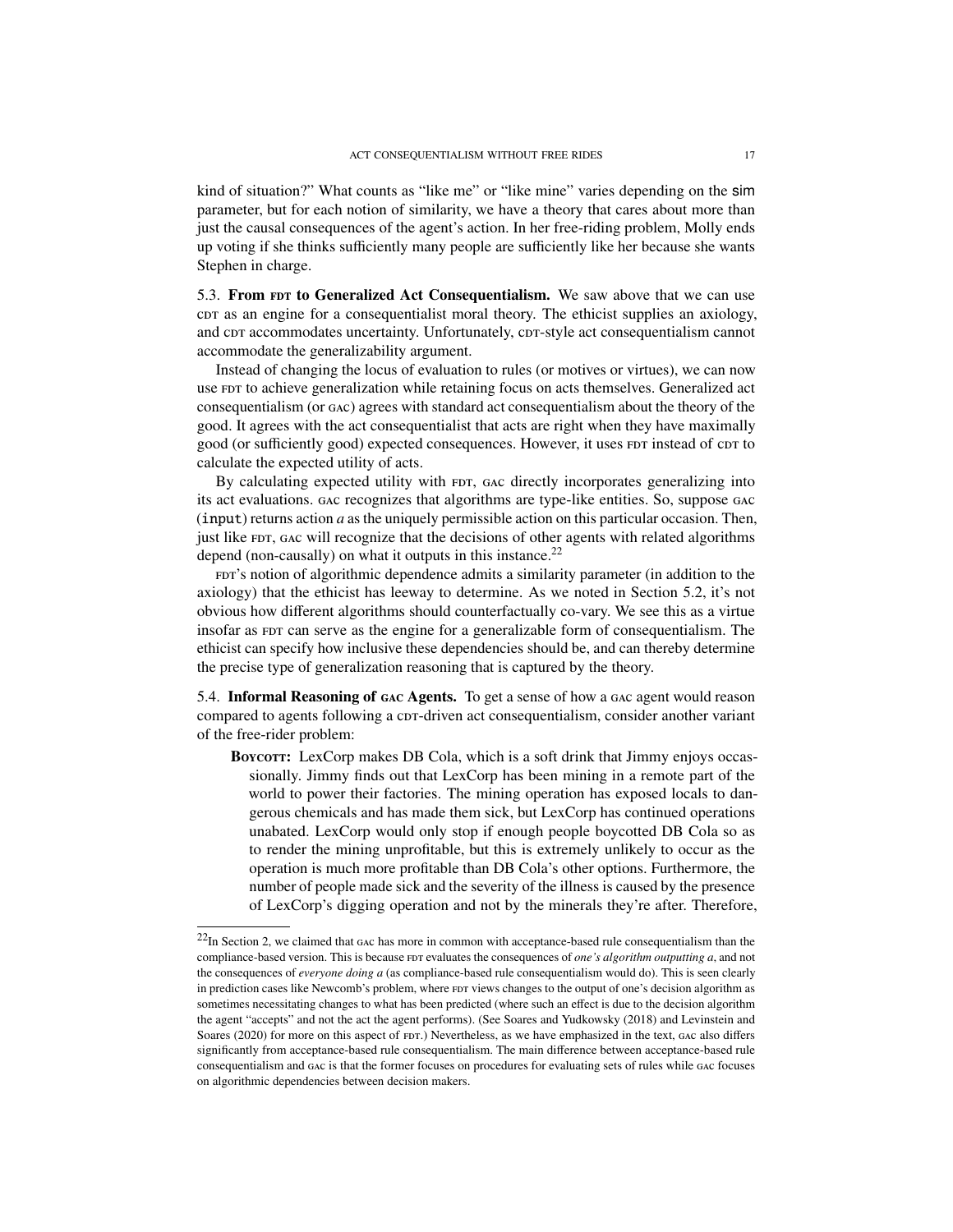merely reducing the amount of minerals that are mined would not result in any health benefits to the locals.

Jimmy is looking at a can of DB Cola displayed in a convenience store and wondering whether it is permissible for him to buy it. Under a cor-driven act consequentialism, he might conclude that the mining operation gives him little reason to refrain right now from buying a single can. Even though he enjoys DB Cola, it's exceedingly unlikely that any boycott powerful enough to stop LexCorp will occur, and virtually impossible that this decision alone would render their mining operation unprofitable. So, if Jimmy is a cordriven consequentialist, he may reason as follows: *I have the option either to buy this can of DB Cola or refrain. If I were to refrain, LexCorp would not stop mining operations. If I were to buy it, I'll gain utility from DB Cola's delicious flavor. Because the negative causal e*ff*ects of buying it are e*ff*ectively zero, I don't have a good reason to refrain.*

In contrast, gac theory focuses on the consequences of its own recommendation counterfactually covarying with that of other agents, using algorithmic dependencies instead of cpr's causal dependencies.<sup>[23](#page-0-0)</sup> Specifically, the gac agent imagines a world in which all similar agents reason like this in a similar situation, and asks whether that would have good or bad consequences.

The gac agent reasons as follows: *If* gac *were to allow purchasing DB Cola in this case, then* gac*-like agents would continue to support companies like LexCorp in similar situations, and such companies will continue to cause gratuitous harm for the sake of profit. On the other hand, if* gac *were to mandate refraining here, then* gac*-like agents will collectively avoid purchasing from LexCorp. There is a su*ffi*ciently high chance that collectively this would amount to a successful boycott and thus compel LexCorp to cease mining operations. Such an outcome is far superior to the utility gained from DB Cola's deliciousness, so it's better if* gac *mandates refraining, and I therefore refrain.*[24](#page-0-0)

Thus, gac captures the intuition behind the "what if everyone did that" question by focusing on the agent's own decision algorithm and the algorithmic dependencies between themselves and others. It avoids the calculation of inculcation costs and instead directly generalizes its recommendation over other agents as they exist now. In doing so, it hews closely to the spirit of the generalization argument.

### 6. Generalized Act Consequentialism and Changing Conditions

<span id="page-17-0"></span>We now return to the problem of rapidly changing environmental and sociological conditions. First, let's look at how gac and popular forms of rule consequentialism (discussed in Section 2) manage common resources:

 $23<sub>GAC</sub>$  also takes into account how its recommendation covaries with its recommendations to the same agent at different times. This aspect of the theory has interesting applications to moral theory as well, but in this paper we focus on between-agent dependencies because those are the most relevant to the generalization argument.

<sup>24</sup>If sim is defined narrowly so that at most very few agents are like the gac agent, then they reason: *I have the option either to refrain or not. However, since there are very few agents that face a situation similar enough to mine, the e*ff*ects of* gac *telling me to refrain will not influence the business decisions of LexCorp. Since this output would also cause myself and the few agents who face a situation similar enough to mine to lose out on the deliciousness of DB Cola, I think it is better if* gac *says to buy DB Cola in this instance.* In delivering this result, gac diverges from the non-consequentialist reasons to not buy DB Cola in a way familiar to consequentialist generalizers. It is equivalent to a situation in which a consequentialist generalizer asks a potential free-rider "what if everyone did that?" and the correct answer is, "it would still have the best consequences." The *consequentialist* generalizer, like the consequentialist non-generalizer, is committed to resisting moral indignation if the action cannot be criticized based on consequences.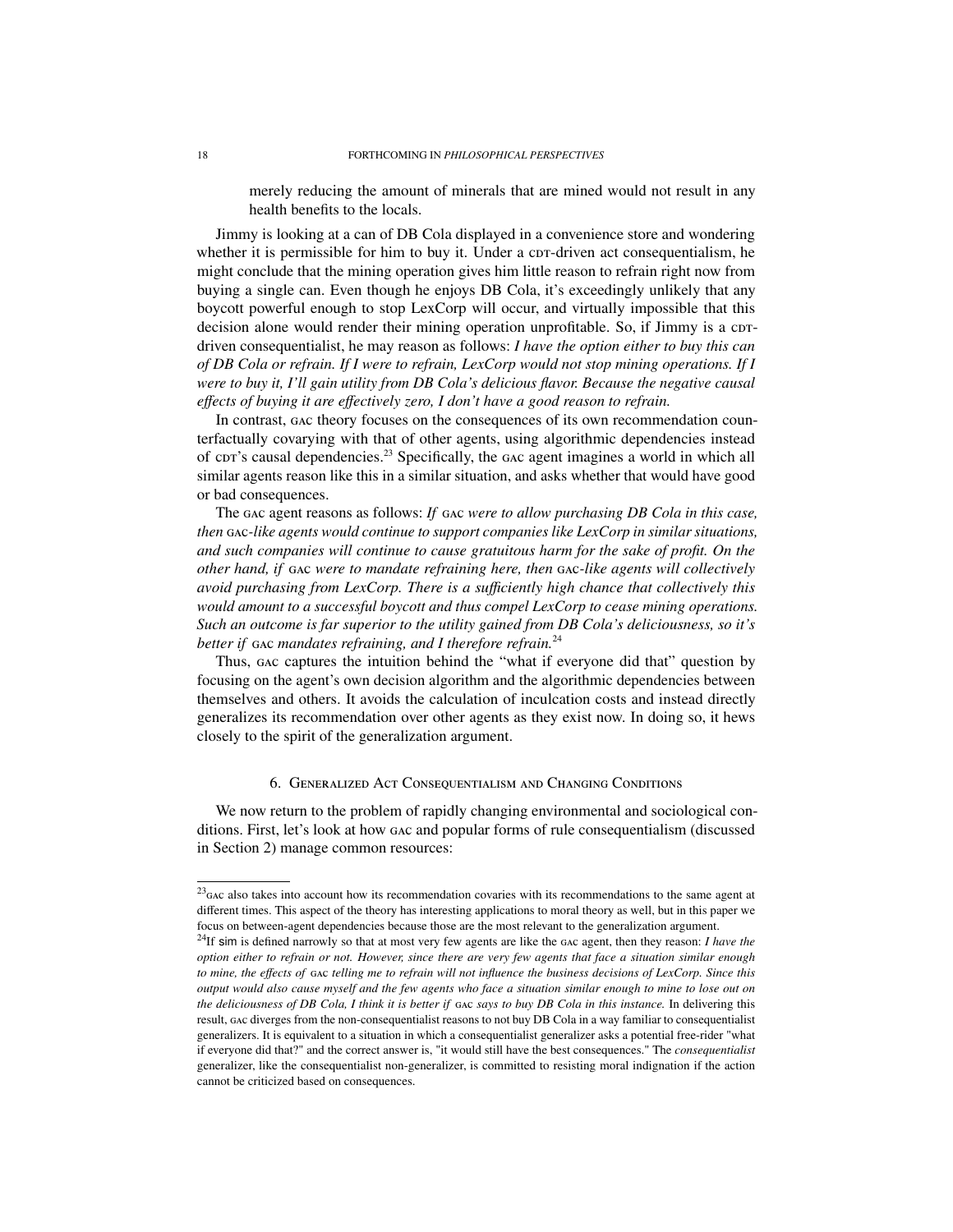Pebbles: You are walking on a majestic beach that has beautiful pebbles. If you take a pebble as a memento, then you cause no harm to the ecology of the beach. However, if a large number of the pebbles were taken, then the beach would be much uglier than it is, and the ecosystem would suffer.

The first question a rule consequentialist might ask is: "What if everybody felt free to take a pebble?" The answer could be good or bad. Suppose at first there aren't that many people around who will ever visit the beach. The consequences of letting people take a pebble are then good, since the resources won't be depleted, and some people will be made happier after acquiring pebbles. So, we may want to inculcate the rule that you should feel free to take a pebble.

Now suppose an unexpected event occurs, and many people have access to the beach two generations later. Unfortunately, they have been inculcated with the rule that they should feel free to take a pebble, and the beach ends up ruined.

PEBBLES is a toy example, but it is often the case that environmental conditions will change what it is good for people to feel free to do. If there weren't that many people, it would be perfectly fine if everybody felt free to release gases into the atmosphere by flying in private jets for convenience. Because there are lots of people, it may not be good for everybody to feel free to do this. Over time, environmental conditions can unexpectedly change.

Perhaps the rule consequentialist will say that this sort of rule is too simple. Instead, the rule should have additional clauses that tell people under what conditions they should feel free to take a pebble or fly in their private jet. Perhaps a sufficiently complicated rule could indeed handle these sorts of cases. The problem is that as rules become more complicated they become more challenging to inculcate (thereby incurring higher transition costs). We find ourselves presented with a dilemma between complicated rules that have high transition costs and simple rules that can't respond nimbly enough to changing conditions.

In focusing on this dilemma, rule-consequentialist theory becomes unhinged from the intuition behind the generalization argument. Generalizers don't care about inculcation costs when wondering whether they should take a pebble or fly in their jet. Instead, they reason more along the lines of gac, by asking what the best recommendation would be for all agents who who are similar enough to them, given what they know about the world. If you think that few people like you will want to take a pebble from the beach, then gac allows you to take a pebble. But once you learn that many people will have beach access and want a pebble, then gac will return a different verdict. That's because gac takes into account your current views about what the world is like, which are encoded in your probability function.

This reasoning more closely mirrors how generalizers reason in these types of situations: they desire to do their part by behaving in a way that is best for situations like the one they face, and not in behaving in a way that would be best to teach the next generation. If "doing their part" requires complicated reasoning that is difficult to teach others, that doesn't matter — they want to do their part anyways.

Next, consider a more complex case involving the decision to have children. We tend to think that it is good if (most people) feel free but not morally compelled to have kids. However, in certain alternative environments that wouldn't be the case. In some situations, we might have a duty to try to curtail the size of the next generation. Consequently, if the population became too low, we may want to switch policies and instead encourage people to have children. So again, it's hard to prescribe a generational rule that we should inculcate in the population.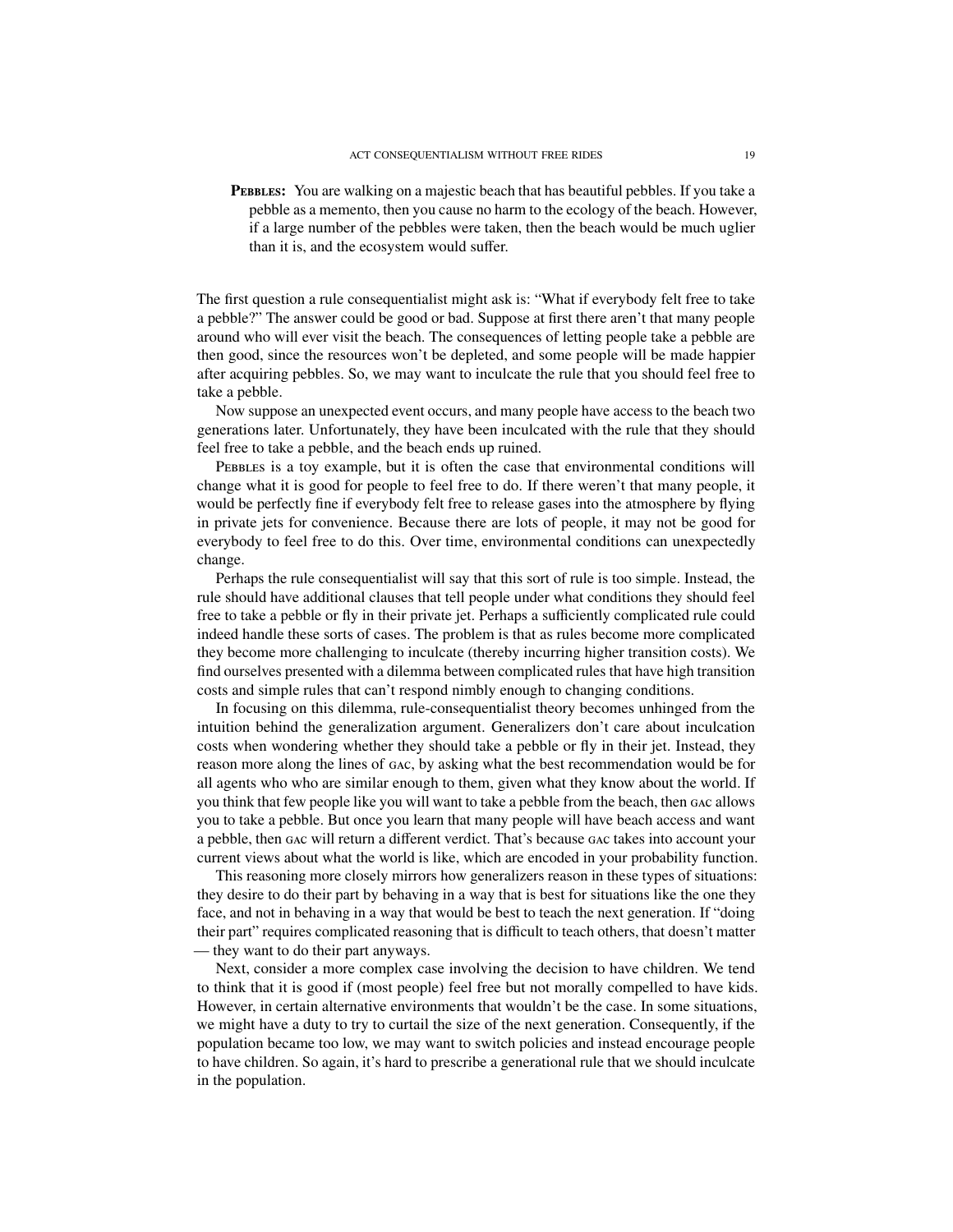gac, in contrast, takes multiple variables into account. Suppose Umberto is a gac agent who is deciding whether to have kids. gac will take into account, inter alia, Umberto's beliefs about the environment, how much Umberto personally values having a child (i.e., what his personal utility function is independent of moral considerations), and what Umberto thinks about how much other agents personally value having a child.

To showcase gac's flexibility, let's start by assuming that Umberto generalizes his decision over about half of the population. This is because Umberto thinks only about half of people are similar enough to him (in terms of the situation they face or the reasoning process they employ) for their decision to algorithmically depend on what he chooses. Let's suppose that Umberto believes that the dissimilar half will have, on average, one kid per person. He further assumes that all new children will have roughly equally good lives in expectation. Finally, and crucially, he thinks that if more than 1/3 of the agents he is generalizing over have kids, there will be an extreme environmental catastrophe.

Umberto looks to gac to deliver a verdict given this input. Because half the population is not similar enough to Umberto, gac holds constant the results of their decisions. However, because the other agents are similar enough, gac does change what they do in calculating a recommendation. Let's see what gac will recommend.

First, suppose gac tells Umberto to have kids regardless of other facts about his situation. When generalized over the others, this means that more than 1/3 have children. That would, according to Umberto's views, result in catastrophe. Because gac recommends actions based on expected consequences, it does not recommend this. Indeed, gac must not recommend having kids to more than 1/3 of the population Umberto is generalizing over.

Which part of the population will gac recommend having kids to? Each agent might consider how much expected utility they associate with their having children. One heuristic for doing this would be to focus on personal desire. gac would then recommend that Umberto have kids if he is in the top 1/3 in terms of personal desire to have children. When generalized over the relevant population, this recommendation would result in only 1/3 of people having children.

So, Umberto will reason as follows. *If I take myself to be in the bottom 2*/*3rds of the population in terms of personal desire to have kids, and if* gac *were to recommend that I have kids in this instance, then there would be a catastrophe from too many people having kids. So, in that case,* gac *must tell me not to have kids. If I am in the top 1*/*3rd of the population, then there would be no catastrophe if* gac *recommended that I have kids.*

Here, again, gac does a better job than rule consequentialism at capturing the reasoning of the generalizer. The generalizer does not care about rule inculcation and transition costs. Instead, they care whether their behavior would lead to good consequences when generalized over others given what they believe about the current situation and the realities people face right now.

In contrast, the non-generalizing act consequentialist only cares about the causal consequences of their having kids, and is happy to free-ride. Thus, for those who care about the generality argument, the free-rider dispute seems to exist between generalized and non-generalized act consequentialism.

# 7. Conclusion

<span id="page-19-0"></span>As [Singer](#page-21-2) [\(1955\)](#page-21-2) noted at the start of his influential work on generalization, we are all familiar with the question "What would happen if everyone did that?" Singer took this question to be an exhortation against free-riding, and elliptical for the generalization argument: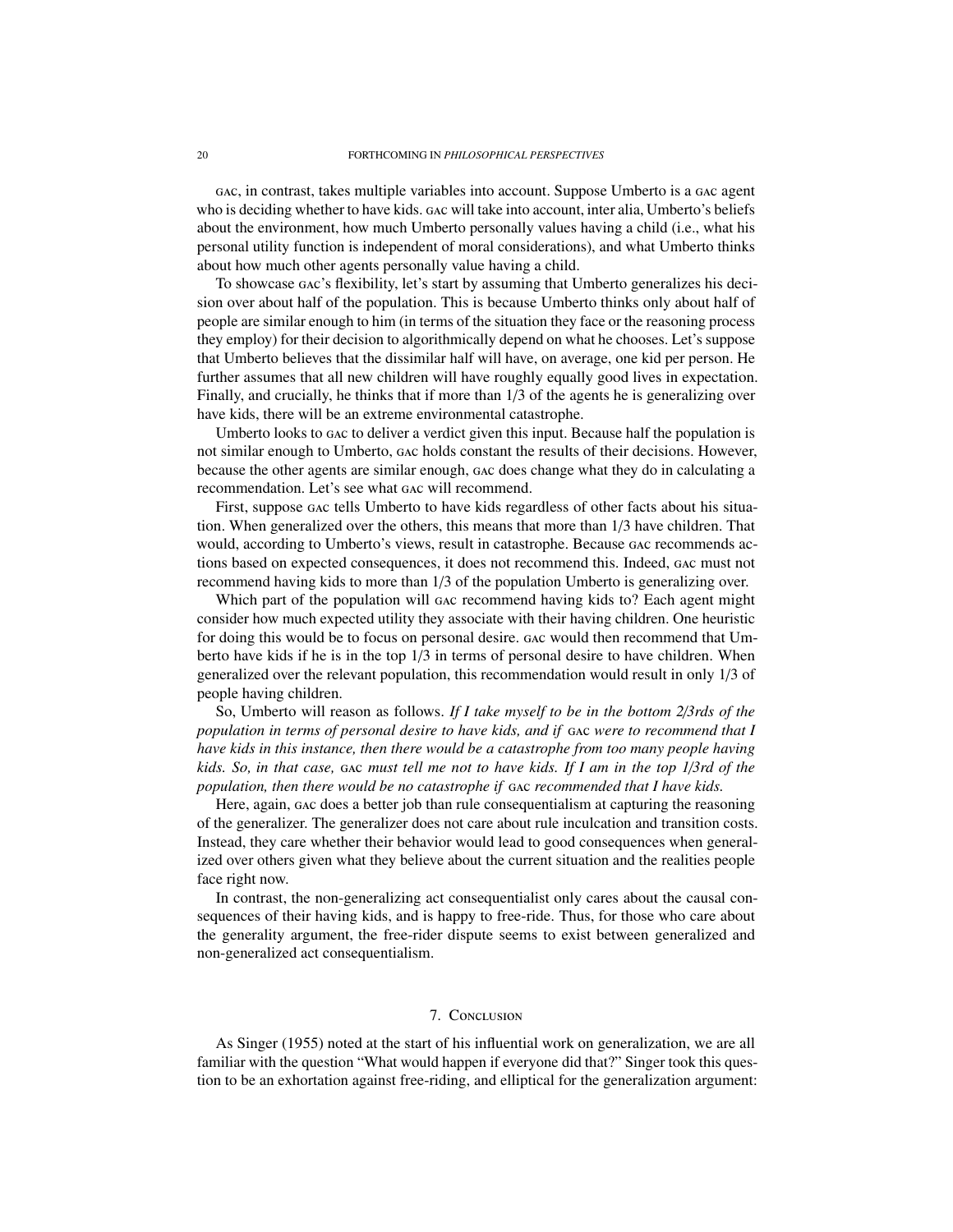"If everyone were to do that, the consequences would be disastrous (or undesirable); therefore, no one ought to do that." The generalization argument identified a common source of dissatisfaction with act consequentialism, but it left much unspecified.

This essay has explored the possibility of using advances in decision theory to create a version of act consequentialism that respects the generalization argument. Expectedutility versions of act consequentialism include two components: an expected-utility theory, such as causal or evidential decision theory, and an account of the good. Generalized act consequentialism captures generalizing intuitions by substituting the decision theory with one appropriate for generalizing: functional decision theory. The result is a view that is both principled and nuanced in its generalizing. It observes the environment as it actually is and tries to allocate its resources to create the most good given a particular way of cashing out the notion of similarity between agents. Unlike a standard act consequentialist, the gac agent takes into account algorithmic dependencies between her choice and that of others, where these dependencies are sometimes non-causal and non-evidential. Such dependencies are precisely the connections that feature in common-sense generalizing intuitions.

If the preceding is correct, then the characteristic manifestation of the motivation for generalization within consequentialism — the free-rider problem — is best viewed as a disagreement between generalized and non-generalized act consequentialism. These theories do not disagree on fundamental issues like the nature of the good or whether acts should be the sole locus of evaluation, but instead on what type of dependency between acts and states is decision-relevant.

### **REFERENCES**

- <span id="page-20-0"></span>Adams, R. (1976). Motive utilitarianism. *The Journal of Philosophy 73*(14), 467–481.
- <span id="page-20-13"></span>Ahmed, A. (2014a, October). Dicing with death. *Analysis 74*(4), 587–92.
- <span id="page-20-10"></span>Ahmed, A. (2014b). *Evidence, Decision and Causality*. Cambridge University Press.
- <span id="page-20-15"></span>Armendt, B. (2019). Causal decision theory and decision instability. *The Journal of Philosophy 116*(5), 263–277.
- <span id="page-20-14"></span>Arntzenius, F. (2008). No regrets, or: Edith Piaf revamps decision theory. *Erkenntnis 68*(2), 277–97.
- <span id="page-20-1"></span>Bradley, B. (2005). Virtue consequentialism. *Utilitas 17*(3), 282–298.
- <span id="page-20-3"></span>Brandt, R. (1963). Toward a credible from of utilitarianism. In H.-N. Castañeda and G. Nakhnikian (Eds.), *Morality and the Language of Conduct*, pp. 107–143. Detroit: Wayne State University Press.
- <span id="page-20-4"></span>Brandt, R. (1967). Some merits of one form of rule-utilitarianism. *University of Colorado Studies in Philosophy*, 39–65.

<span id="page-20-8"></span>Brandt, R. B. (1959). *Ethical Theory*. Prentice-Hall.

- <span id="page-20-6"></span>Brandt, R. B. (1992). *Morality, Utilitarianism, and Rights*. Cambridge University Press.
- <span id="page-20-2"></span>Driver, J. (2001). *Uneasy Virtue*. Cambridge University Press.
- <span id="page-20-12"></span>Egan, A. (2007). Some counterexamples to causal decision theory. *The Philosophical Review 116*(1), 93–114.
- <span id="page-20-7"></span>Feldman, F. (2006, May). Actual utility, the objection from impracticality, and the move to expected utility. *Philosophical Studies 129*(1), 49–79.

<span id="page-20-5"></span>Foot, P. (1985). Utilitarianism and the virtues. *Mind 94*(374), 196–209.

<span id="page-20-11"></span>Gauthier, D. (1986). *Morals by Agreement*. Oxford University Press.

<span id="page-20-9"></span>Gibbard, A. and W. L. Harper (1978). Counterfactuals and two kinds of expected utility. In C. A. Hooker, J. J. Leach, and E. F. McClennen (Eds.), *Foundations and Applications of Decision Theory*, pp. 125–62. D. Reidel.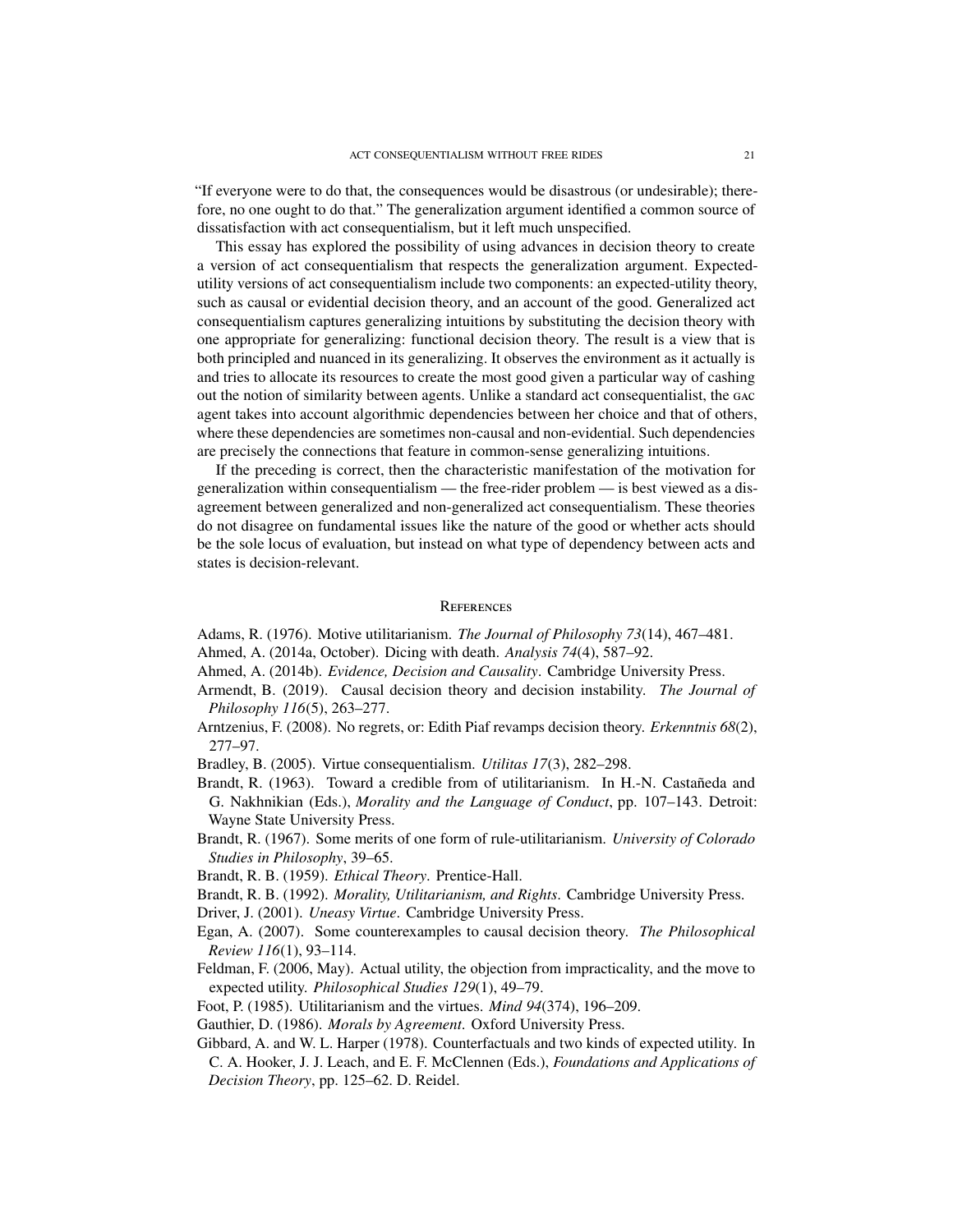- <span id="page-21-23"></span>Greene, P. (2018). Success-first decision theories. In A. Ahmed (Ed.), *Newcomb's Problem*. Cambridge University Press.
- <span id="page-21-14"></span>Gruzalski, B. (1981). Foreseeable consequence utilitarianism. *Australasian Journal of Philosophy 59*, 163–76.
- <span id="page-21-5"></span>Hare, R. M. (1954-1955). Universalisability. *Proceedings of the Aristotelian Society 55*, 295–312.
- <span id="page-21-8"></span>Hare, R. M. (1963). *Freedom and Reason*. Oxford University Press.
- <span id="page-21-10"></span><span id="page-21-4"></span>Hare, R. M. (1981). *Moral Thinking: Its Levels, Method, and Point*. Clarendon Press.
- Harrison, J. (1952-1953). Utilitarianism, universalisation, and our duty to be just. *Proceedings of the Aristotelian Society 53*, 105–34.
- <span id="page-21-3"></span>Harrod, R. F. (1936, April). Utilitarianism revisited. *Mind 45*(178), 137–56.
- <span id="page-21-20"></span>Hofstadter, D. (2008). *Metamagical Themas: Questing for the Essence of Mind and Pattern*. Basic Books.
- <span id="page-21-0"></span>Hooker, B. (2000). *Ideal Code, Real World*. Oxford University Press.
- <span id="page-21-21"></span>Horgan, T. (1981). Counterfactuals and Newcomb's problem. *The Journal of Philosophy 78*(6), 331–356.
- <span id="page-21-22"></span>Horgan, T. (1985). Newcomb's problem: A stalemate. In R. Campbell and L. Sowden (Eds.), *Paradoxes of Rationality and Cooperation: Prisoner's Dilemma and Newcomb's Problem*. University of British Columbia Press.
- <span id="page-21-17"></span>Jackson, F. (1991, April). Decision-theoretic consequentialism and the nearest and dearest objection. *Ethics 101*(3), 461–82.
- <span id="page-21-18"></span>Joyce, J. M. (1999). *The Foundations of Causal Decision Theory*. Cambridge University Press.
- <span id="page-21-26"></span>Joyce, J. M. (2012). Regret and instability in causal decision theory. *Synthese 187*(1), 123–45.
- <span id="page-21-19"></span>Levinstein, B. A. and N. Soares (2020, Forthcoming). Cheating death in Damascus. *The Journal of Philosophy*.
- <span id="page-21-15"></span>Mason, E. (2003). Consequentialism and the "ought implies can" principle. *American Philosophical Quarterly 40*, 319–31.
- <span id="page-21-24"></span>McClennen, E. F. (1990). *Rationality and Dynamic Choice*. Cambridge University Press.
- <span id="page-21-25"></span>Meacham, C. J. G. (2010). Binding and its consequences. *Philosophical Studies 149*(1), 49–71.
- <span id="page-21-13"></span>Miller, D. E. (2020). Moral education and rule consequentialism. *The Philosophical Quarterly doi: 10.1093*/*pq*/*pqaa023*.
- <span id="page-21-16"></span>Oddie, G. and P. Menzies (1992). An objectivist's guide to subjective value. *Ethics 102*, 512–33.
- <span id="page-21-9"></span>Potter, N. T. and M. Timmons (1985). Introduction. In N. T. Potter and M. Timmons (Eds.), *Morality and Universality*, pp. ix–xxxii. D. Reidel.
- <span id="page-21-12"></span>Ridge, M. (2006). Introducing variable-rate rule-utilitarianism. *The Philosophical Quarterly 56*, 242–53.
- <span id="page-21-6"></span>Sidgwick, H. (1884). *The Methods of Ethics* (Third ed.). London: Macmillan and Co.
- <span id="page-21-2"></span>Singer, M. G. (1955). Generalization in ethics. *Mind 64*(255), 361–75.
- <span id="page-21-1"></span>Singer, M. G. (1961). *Generalization in Ethics: An Essay in the Logic of Ethics, with the Rudiments of a System of Moral Philosophy*. Alfred A. Knopf.
- <span id="page-21-7"></span>Singer, M. G. (1985). Universalizability and the generalization principle. In N. T. Potter and M. Timmons (Eds.), *Morality and Universality*, pp. 47–74. D. Reidel.
- <span id="page-21-11"></span>Smart, J. (1956). Extreme and restricted utilitarianism. *The Philosophical Quarterly 6*(25), 344–354.